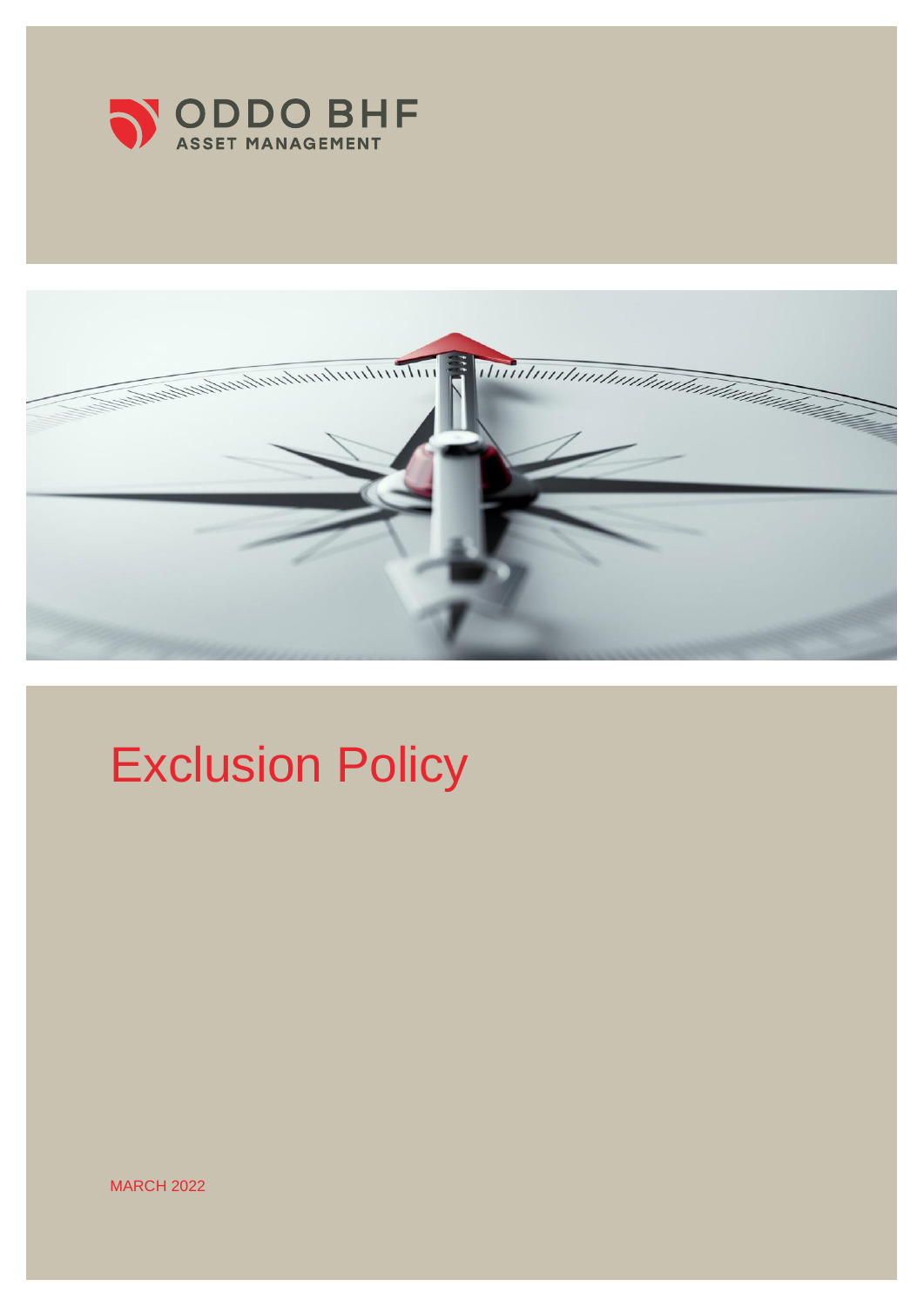

ODDO BHF Asset Management (ODDO BHF AM) has been a signatory to the UN Principles for Responsible Investment (UN PRI) since 2010. Our approach to responsible investing is based on our long-term oriented investment philosophy. In this way, we ensure that environmental, social and governance (ESG) criteria are reflected in our issuer research and valuation, alongside traditional financial criteria. This approach has been validated by the PRI and we have been awarded an A+ rating by UN PRI for our responsible investment strategy and governance.

In this respect, ODDO BHF Asset Management SAS (France), ODDO BHF Asset Management GmbH (Germany), ODDO BHF Asset Management Lux (Luxembourg) and METROPOLE Gestion are operating under the single brand ODDO BHF Asset Management (ODDO BHF AM). We have established an exclusion policy covering a range of controversial activities across sectors and practices that are contrary to major international norms and conventions. Nevertheless, the above-mentioned asset management companies remain independent and autonomous in their management decisions in accordance with the regulations in force.

Depending on their nature, these exclusions may apply to:

- All open-ended funds managed by ODDO BHF AM, or
- funds integrating ESG criteria in their investment process or complying with ESG label requirements.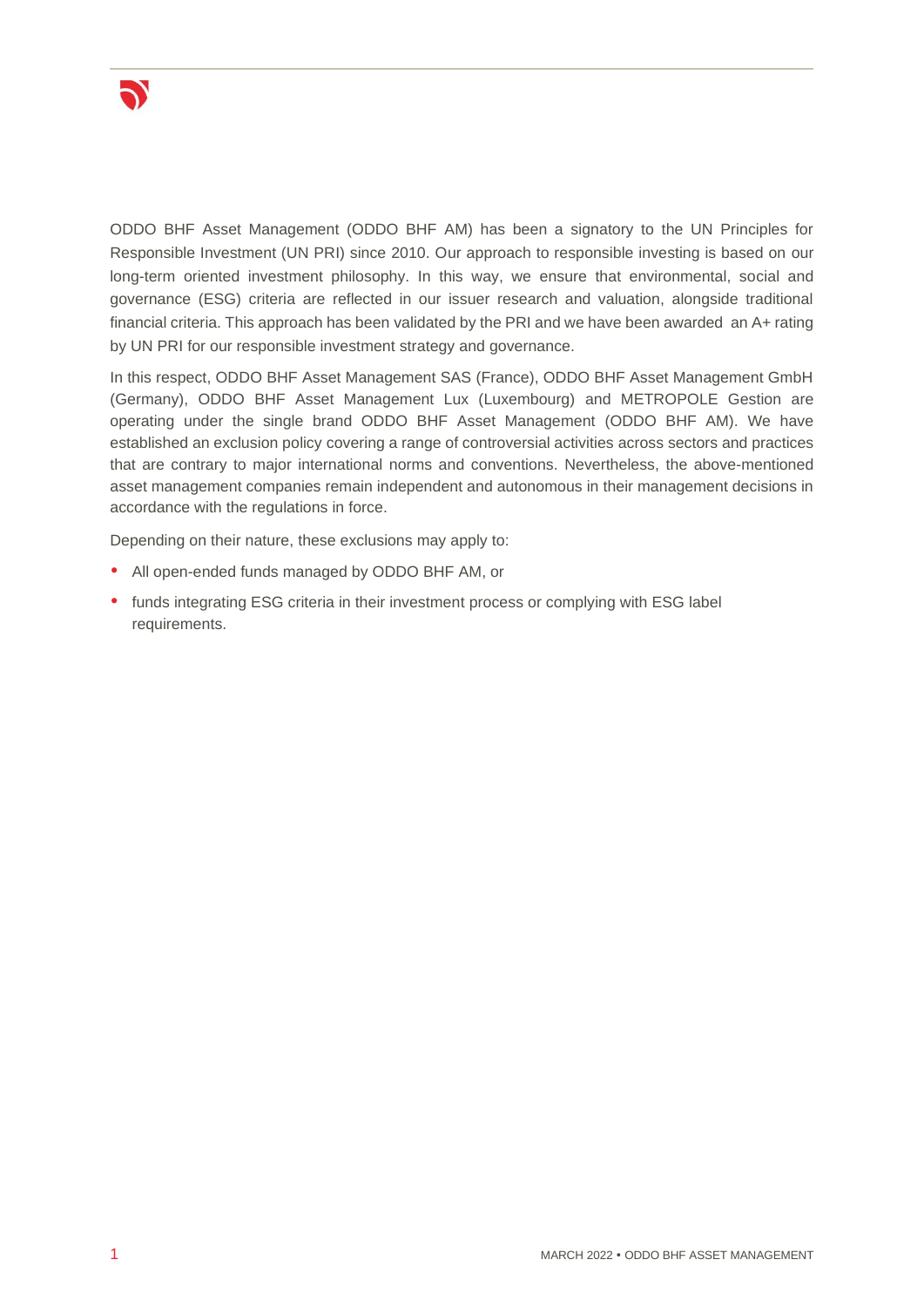# Agenda

| 1. | <b>Common base of exclusion</b>                        | 3              |
|----|--------------------------------------------------------|----------------|
|    | 1.1 Coal                                               | 3              |
|    | 1.2 Unconventional oil & gas                           | 5              |
|    | 1.3 Arctic exploration                                 | 5              |
|    | 1.4 Tobacco                                            | 6              |
|    | 1.5 Unconventional weapons                             | $\overline{7}$ |
|    | 1.6 Governance and international norms and conventions | 8              |
|    | 1.7 Biodiversity                                       | 8              |
|    | 2. Specific sector exclusions                          | 10             |
|    | 2.1 Conventional oil and gas                           | 10             |
|    | 2.2 Nuclear power                                      | 10             |
|    | 2.3 Gambling                                           | 11             |
|    | 2.4 Conventional weapons                               | 12             |
|    | 2.5 Genetically modified organisms (GMOs)              | 13             |
|    | 2.6 Alcohol                                            | 13             |
|    | 2.7 Adult entertainment                                | 13             |
| 3. | <b>Relevant European labels</b>                        | 14             |
|    | 3.1 The German FNG label                               | 14             |
|    | 3.2 The Belgian « Towards Sustainability » label       | 15             |
|    | 3.3 The French SRI label                               | 16             |
|    | 3.4 The French Greenfin label                          | 17             |
| 4. | <b>Exclusions specific to green bonds</b>              | 18             |
| 5. | <b>ODDO BHF AM's exclusion policy at a glance</b>      | 19             |
| 6. | <b>Procedures for monitoring exclusions</b>            | 20             |
|    | 7. Updating the exclusions                             | 21             |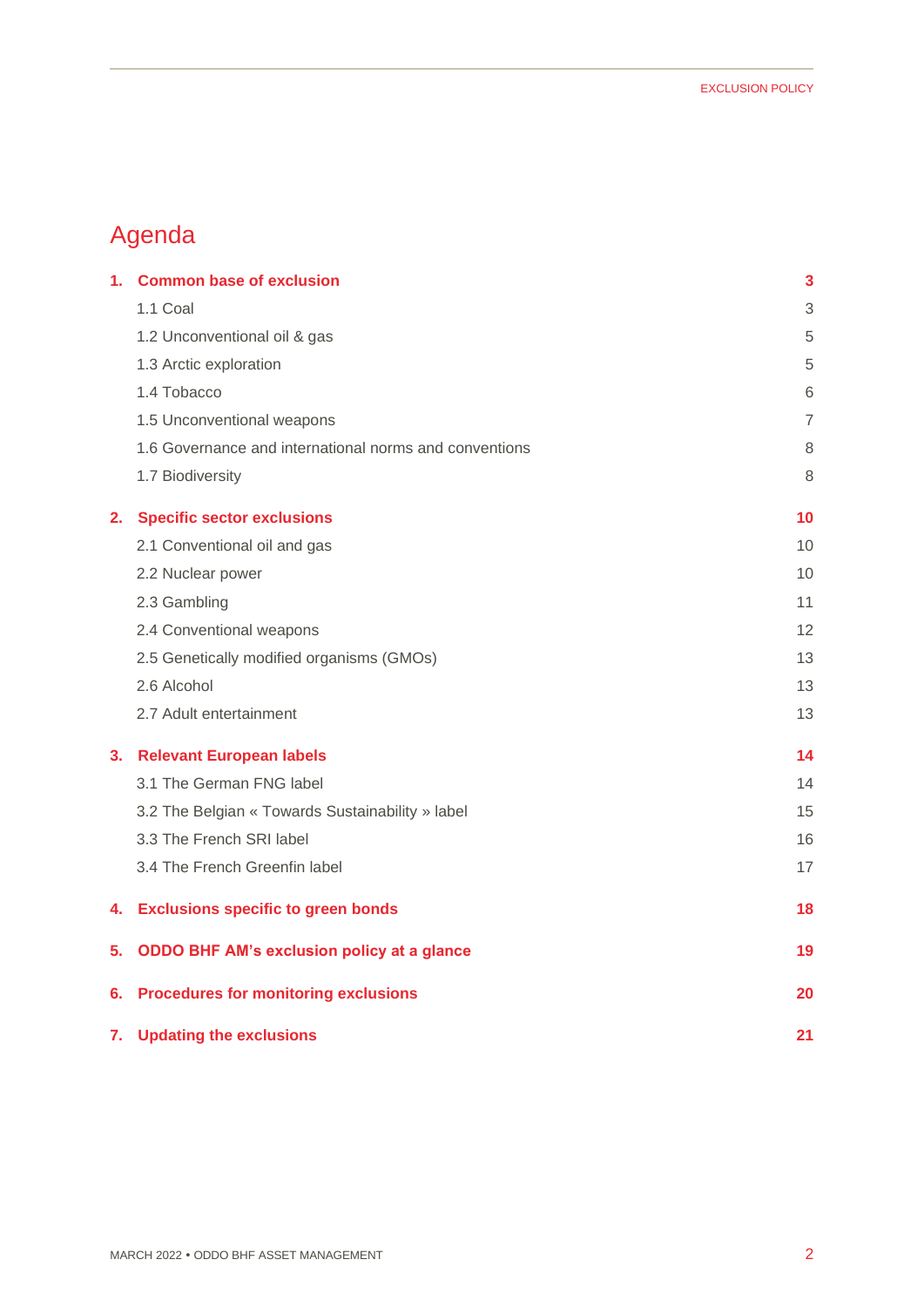

# 1. Common base of exclusion

This exclusion policy applies to all open-ended funds managed by the various legal entities operating under the single brand "ODDO BHF AM": ODDO BHF Asset Management SAS, ODDO BHF Asset Management GmbH, ODDO BHF Asset Management Lux and METROPOLE Gestion. They also apply to delegated fund managers within the ODDO BHF Group.

When managing dedicated funds or segregated accounts, these exclusions will be presented to clients and will be applied unless they advise us otherwise. For new clients, these exclusions will be applied systematically from 1<sup>st</sup> of January 2022, and for existing clients from 2030.

These principles apply regardless of asset class or region.

# **1.1 Coal**

#### **Background**

The report from the Intergovernmental Panel on Climate Change (IPCC)<sup>1</sup> published in 2018 has reminded us that we need to act in order to be carbon neutral by 2050 if we are to meet the Paris Agreement target and to limit global warming to 1.5°C compared to pre-industrial levels.

In our effort to do so, one of our priorities around which a consensus has now formed is to halt financing thermal coal<sup>2</sup>, which accounts for about 40% of global greenhouse gas emissions. The carbon intensity of electricity generated by thermal coal is more than twice as high as that of natural gas.

As a long-term investor, ODDO BHF AM is aware that continuing to invest in companies active in the mining and production of thermal coal carries increasing risks:

- a regulatory risk, given the increasing number of commitments by many countries to reduce their CO2 emissions;
- a growing financial risk on asset valuation, as tougher regulation will ultimately make it impossible to exploit proven designated reserves ("stranded assets");
- a reputational risk, given the growing negative social and environmental externalities, which include water and ground pollution, generation of hazardous waste (heavy metals such as chromium, mercury or arsenic), human and labour rights violations, and human health (with more than 12,000 deaths per year in Europe).

*<sup>1</sup> Intergovernmental Panel on Climate Change (IPCC), Special Report on Global Warming of 1.5 °C*

*<sup>2</sup> Thermal coal is extracted from mines and is used to generate electricity. It differs from steelmaking coal, which is used for steel production and for which there is currently no economically viable substitute.*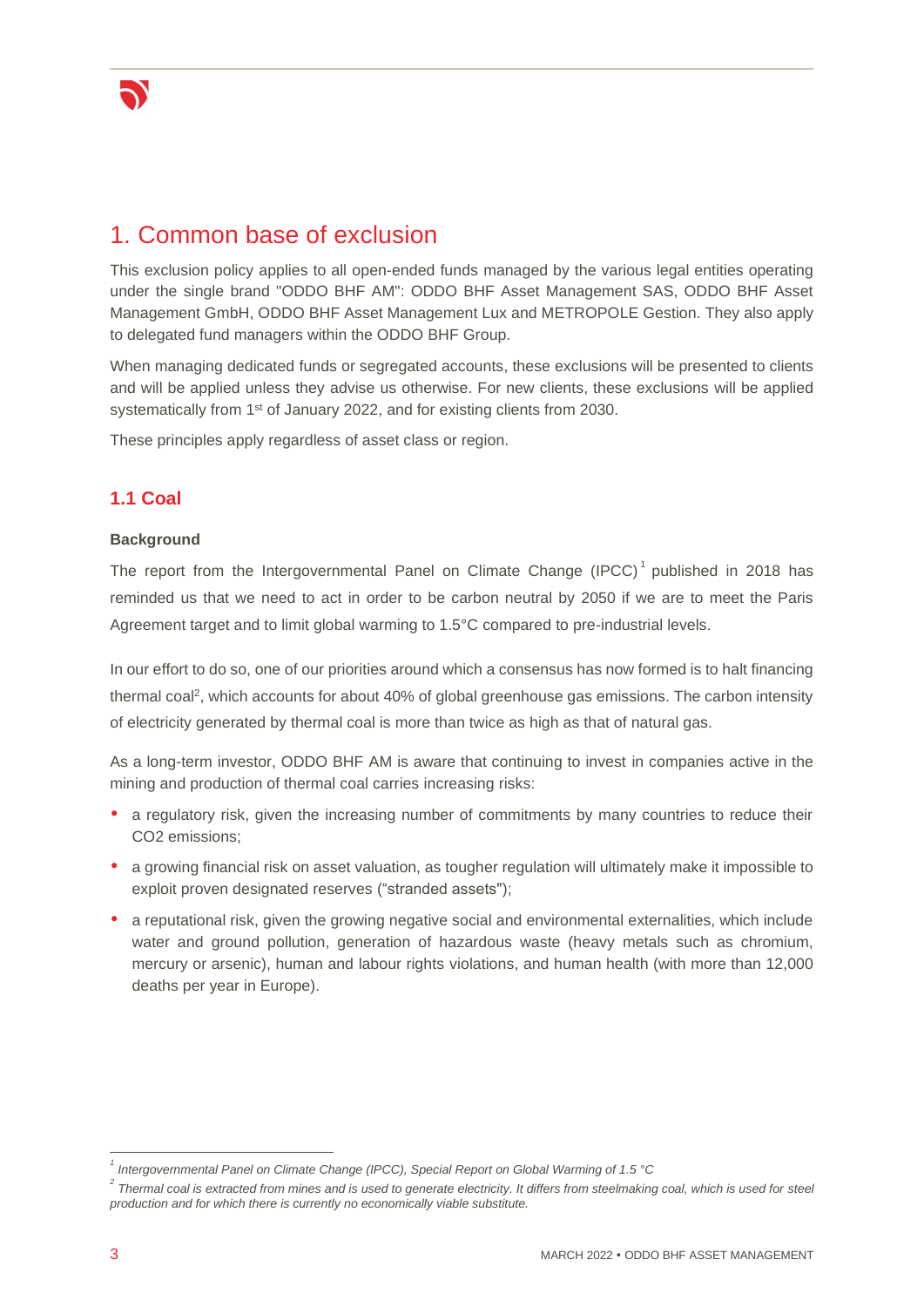#### **Exclusion criteria**

In January 2021, ODDO BHF AM published an updated version of its exclusion policy for companies in the coal sector with a view to contribute to climate neutrality by 2050 and to limit global warming to a maximum of 1.5 °C, as stipulated in the Paris Climate Agreement.

In line with the recent work of leading authorities on climate issues (IPCC $^3$ , IEA $^4$ , UNEP $^5$ ), ODDO BHF AM is guided by the timetable of a complete coal phase-out by 2030 for countries in the European Union and the OECD and by 2040 for the rest of the world.

As of 1<sup>st</sup> of January 2021, ODDO BHF AM no longer invests in companies that exceed the following thresholds:

- Coal mining: Any company with an annual production in excess of 8 million tonnes or, alternatively, a production equivalent to 5% of its revenues. These thresholds will be lowered to zero by 2030 for EU and OECD countries and by 2040 for the rest of the world.
- Power generation: Any company for which coal accounts for more than 20% of its production mix or, alternatively, more than 20% of its installed capacity. These thresholds will be lowered to 15% in 2024, to 10% in 2026, to 5% in 2028 and to 0% in 2030 for EU and OECD countries.
- Development of new projects: Any company engaged in coal mining or coal-fired power generation that is developing new projects involving thermal coal, regardless of the project's size. This includes coal infrastructure projects such as port or road developments favouring the development of coal production.

The analysis of the aforementioned companies and thresholds is based on data  $6$  compiled annually by the non-governmental organisation Urgewald through the Global Coal Exit List, as well as information collected by our extra-financial data provider MSCI ESG Research. Our ESG Investment Committee reserves the right to make its own decisions based on this list and to put certain power generators and coal mines on a watch list, provided their climate commitments are compatible with the Paris Agreement. No exceptions are made for companies developing new thermal coal mining capacities, coal-fired power generation or new coal infrastructures.

*<sup>3</sup> Intergovernmental Panel on Climate Change (IPCC)*

*<sup>4</sup> International Energy Agency (IEA)*

*<sup>5</sup> United Nations Environment Programme (UNEP)*

*<sup>6</sup> For more details, see the following link:* <https://coalexit.org/>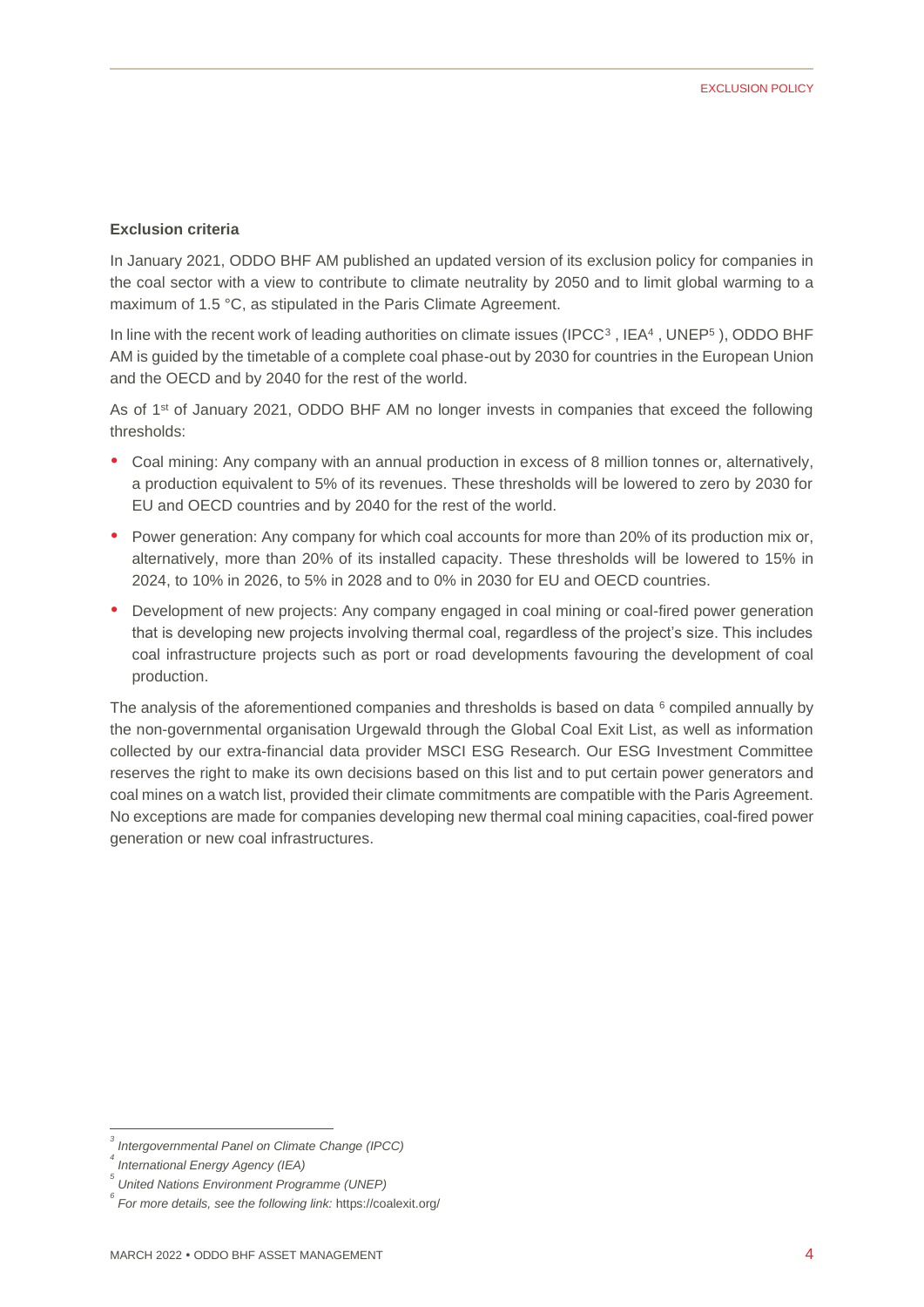

# **1.2 Unconventional oil & gas**

#### **Background**

To comply with the Paris Agreement and the goal of limiting global warming to 1.5°C, it is necessary to reduce the share of fossil fuels in the global energy mix. The explosion of unconventional oil and gas activities (shale oil and gas, oil sands) in the United States since the 2000s has contributed to a significant increase in greenhouse gas emissions, particularly methane. Less known than carbon dioxide (CO2), methane warms the earth 80 times more in the first twenty years after it is released into the air according to the Intergovernmental Panel on Climate Change (IPCC). Beyond greenhouse gas emissions, the very nature of these activities is controversial. Fracking is a technique that is still debatable in some countries for its negative impact on local communities (impact of local pollution on people's health) and on the environment (pollution on the surface and incompatibility with the fight against global warming).

ODDO BHF AM considers that many unconventional oil and gas activities are not compatible with the goal of reducing global warming as set out in the Paris Agreement. Thus, they represent a significant financial and environmental risk that ODDO BHF AM does not want to bear.

#### **Exclusion criteria**

ODDO BHF AM excludes all companies from the energy sector that generate more than 5 % of their revenues from the exploration-production and exploitation of unconventional oil and gas. This includes shale oil and gas as well as oil sands.

## **1.3 Arctic exploration**

#### **Background**

The Arctic is one of the regions most affected by global warming, which is more pronounced at the poles due to polar amplification<sup>7</sup>. The most recent weather records show that temperatures have been abnormal and have warmed twice as much as in the rest of the world since the mid-1980s $\degree$ . This rapid change in weather conditions has direct implications for biodiversity due to increased forest fires, loss of habitats and species, local populations, ecosystems, and the wider trajectory of global warming. The gradual release of carbon dioxide, nitrous oxide and methane, previously trapped in frozen ground (permafrost), will further add to global greenhouse gas emissions. Therefore, preserving the Arctic is crucial in combatting global warming.

*<sup>7</sup> Due to melting ice surfaces, solar energy can no longer be reflected, which contributes to the effect of increased warming.*

*<sup>8</sup> World Meteorological Organization (2021)*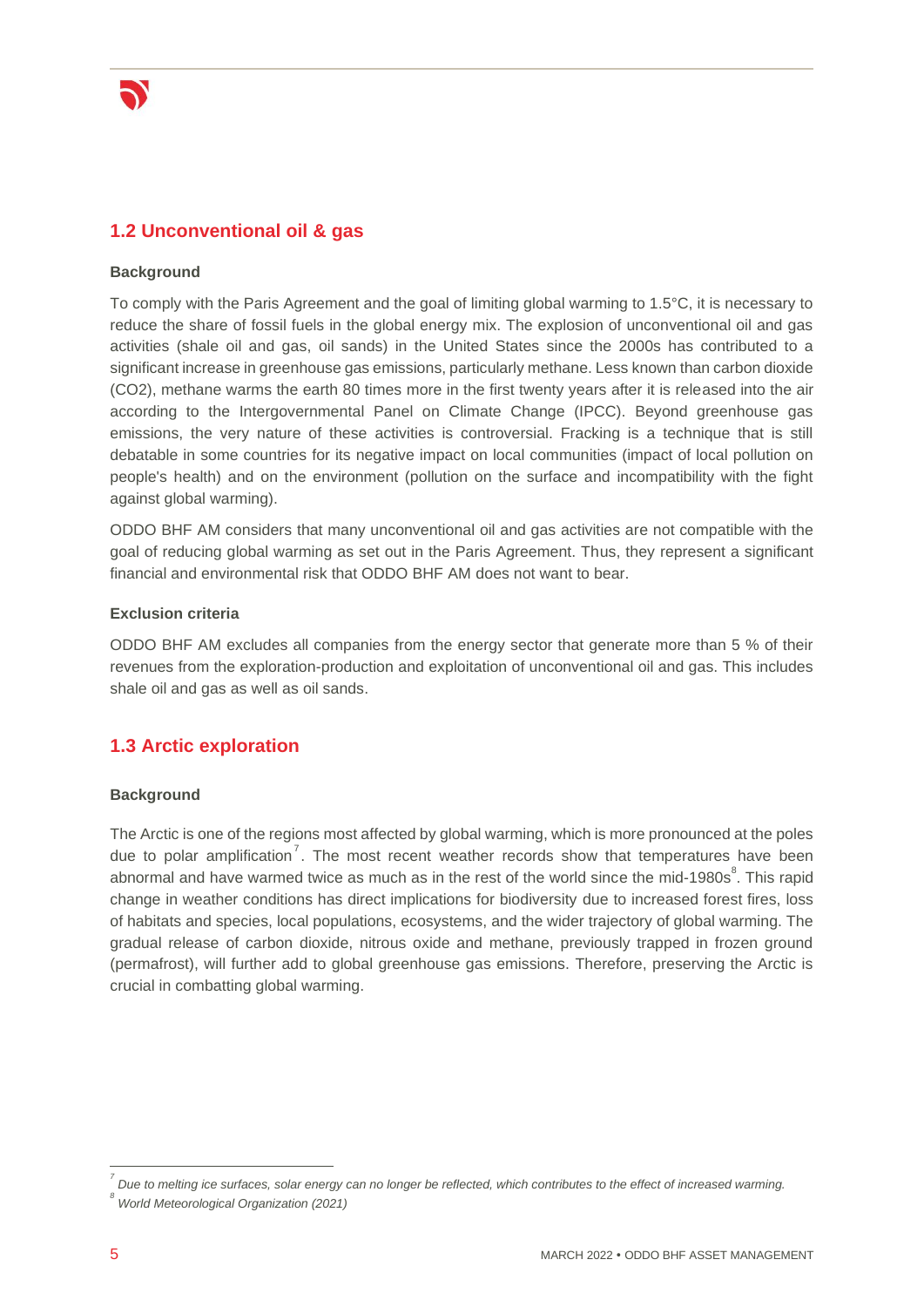#### **Exclusion criteria**

ODDO BHF AM excludes all companies from the energy sector that generate more than 10 % of their revenues from the exploration-production and exploitation of (conventional and unconventional) oil and gas in the Arctic. We engage in dialogue with companies undertaking new projects in this region.

### **1.4 Tobacco**

#### **Background**

The tobacco industry causes a significant environmental impact, a fact often overshadowed by stakeholders' focus on health issues. Yet, the impact on the environment is very real. The use of arable land, deforestation, soil erosion and acidification, pollution of waterways, significant consumption of energy and water in countries where these are in short supply are examples of the negative impact of the tobacco industry on the environment. For example, tobacco production in China and Zimbabwe – two of the world's leading producers – contributes to 18% and 15% of national deforestation respectively.<sup>9</sup>

Where cigarette butts end up is also relevant, as it is the most common waste in coastal and urban areas. Around two-thirds of the 6,000 billion filters (i.e. 3,600 billion) produced each year are tossed away outdoors, in nature. These take up to twelve years to vanish and a single cigarette butt can pollute up to 500 liters of water<sup>10</sup>. With more than 4,000 harmful substances, about 50 of which are highly toxic, cigarette butts contribute to the spread of hazardous substances in nature. However, application of the "polluter pays" principle, designed to fight against cigarette pollution, is still marginal worldwide. As a result, the cost of managing cigarette waste is still unfairly shared between local authorities and the industry.

All these environmental impacts are contrary to the United Nations Sustainable Development Goals (UN SDGs) dedicated to nature, i.e. Goal 14 on the protection of aquatic life and Goal 15 on the conservation of terrestrial ecosystems. According to the World Health Organization (WHO), tobacco industry financing poses a serious threat to public health and is thus incompatible with Goal 3, which aims to ensure good health and wellbeing for all.

#### **Exclusion criteria**

ODDO BHF AM excludes all companies that generate more than 5% of their revenues from the production of tobacco.

*<sup>9</sup> World Health Organization (2017) " Tobacco and its environmental impact ".*

*<sup>10</sup> French Ministry for the Ecological Transition*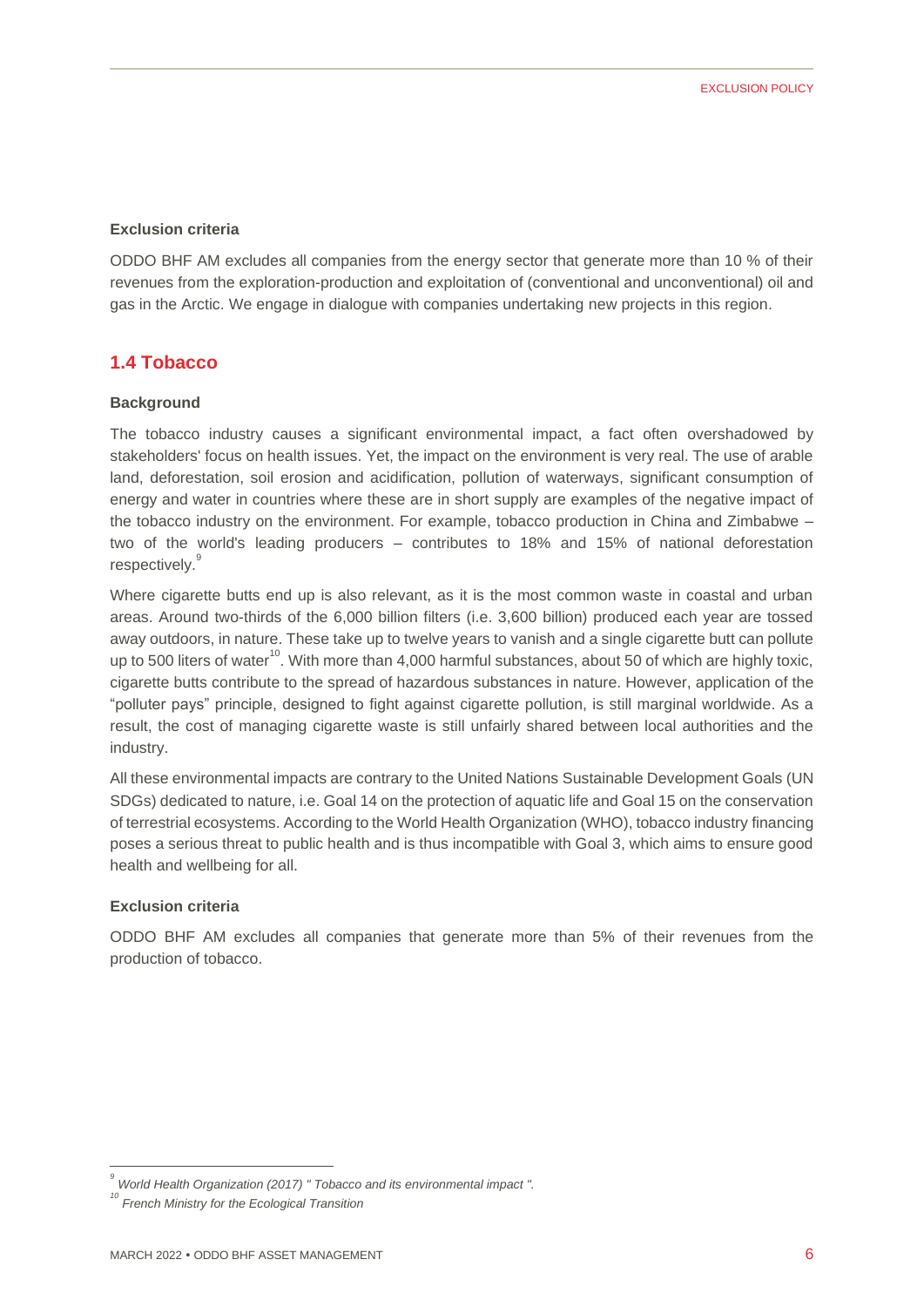

# **1.5 Unconventional weapons**

In accordance with international treaties and agreements signed by France and Germany, ODDO BHF AM fully excludes all companies involved in the development, production and distribution of unconventional weapons.

This exclusion concerns :

- Chemical weapons as defined in the Chemical Weapons Convention ratified in Paris in 1993;
- Anti-personnel mines as defined by the Ottawa Convention of 1999;
- Cluster munitions as defined in the Oslo Convention of 2008.
- Blinding laser weapons, incendiary weapons and non-detectable fragments weapons as defined in the amended and supplemented Convention on prohibitions or restrictions on the use of certain conventional weapons which may be deemed to be excessively injurious or to have indiscriminate effects.
- Nuclear weapons manufactured by a company incorporated in a country that does not form part of the Nuclear Non-Proliferation Treaty (NPT).

In the absence of an official list, ODDO BHF AM's ESG research team compiles a proprietary exclusion list that is updated at least once a year. This list is based on the following benchmark organizations: the French Fonds de Réserve des Retraites (FRR), the Norwegian sovereign wealth fund Norges, the Dutch civil servant pension fund ABP, the New Zealand pension fund NZ SuperFund and MSCI ESG Research.

#### **Exclusion criteria**

ODDO BHF AM excludes all companies that manufacture or distribute weapons prohibited under the above-mentioned international conventions.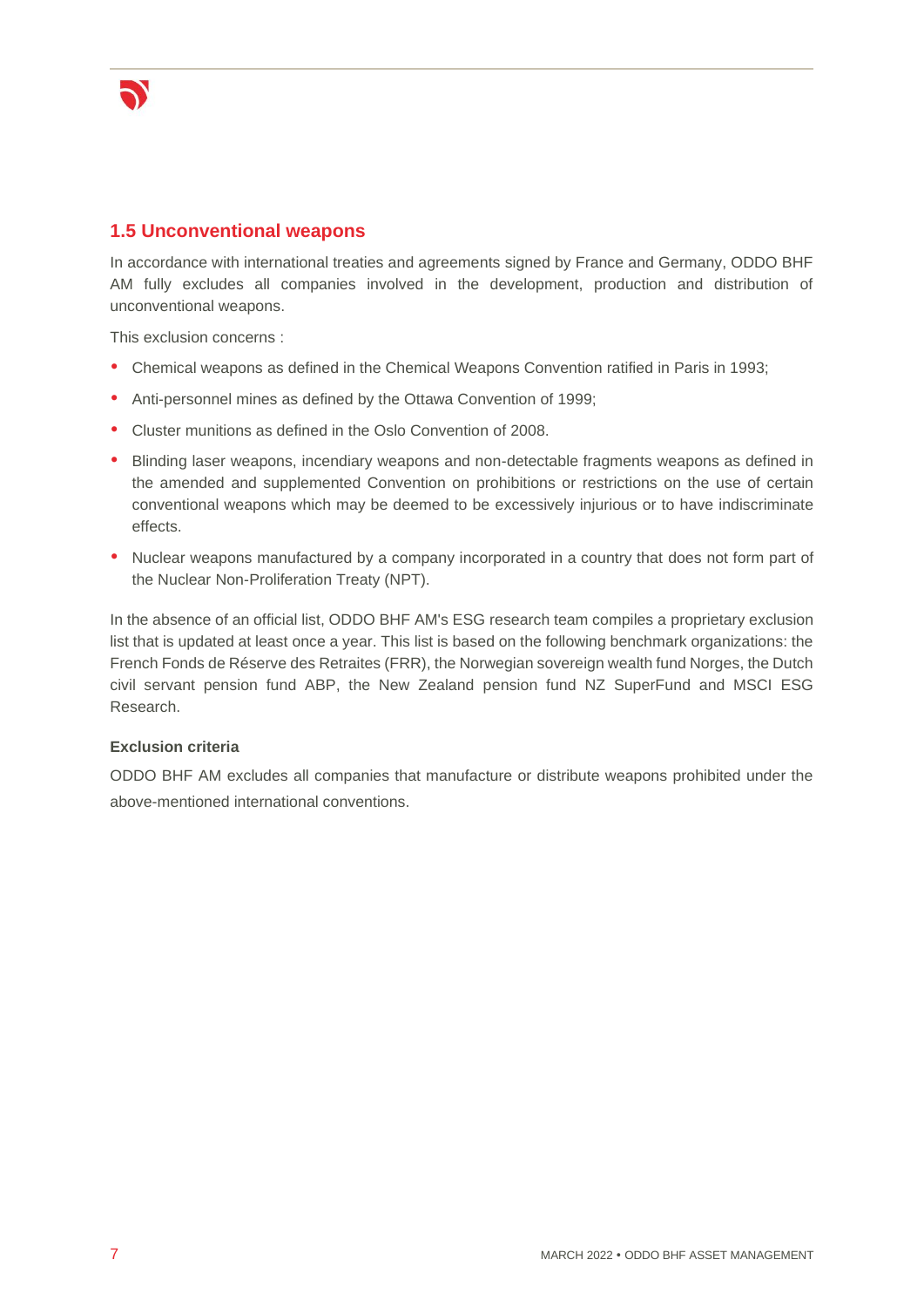#### **1.6 Governance and international norms and conventions**

#### **Background**

There are numerous international standards dealing with human rights, labour rights, environmental protection and business ethics. These set out minimum rights and fundamental principles, as well as the responsibilities of signatories. The Universal Declaration of Human Rights, the conventions of the International Labour Organization (ILO), the Rio Declaration on Environment and Development or the United Nations Convention against Corruption are examples of normative frameworks covering key environmental, social and governance issues. These standards serve ODDO BHF AM as a reference framework for its investment decisions.

#### **Exclusion criteria**

ODDO BHF AM relies on MSCI ESG Research, an external provider of extra-financial data, to compile and update its monthly exclusion list for violations against the United Nations Global Compact. Eligible companies are identified using the *Global Norms Screening* filter within the MSCI ESG Controversies module. In addition, our ESG Investment Committee reserves the right to add or exclude issuers from this list at our discretion.

#### **1.7 Biodiversity**

#### **Background**

Global warming and the progressive destruction of biodiversity are not isolated problems, but are interrelated and affect each other, as the Intergovernmental Platform on Biodiversity and Ecosystem Services IPBES has pointed out. Accordingly, the fight against global warming cannot be conducted without a clear strategy to protect living organisms.

This biodiversity loss and extinction crisis also has a global economic impact. According to a 2019 OECD report, economic losses due to inaction on biodiversity protection are estimated to be between US\$4 trillion and US\$10 trillion globally for the period 1997-2011<sup>11</sup>. This major economic impact is likely to be even greater in the years to come. The World Bank estimates that the global economy could lose US\$2.7 trillion annually from 2030 onwards if the collapse of ecosystem services such as pollination, availability of fish and forest resources continues<sup>12</sup>. Therefore, preserving biodiversity is necessary to ensure future growth and prosperity.

The increase in biodiversity risks has led us to increase our vigilance and to define two dedicated exclusion lists: the first relates to the palm oil industry, the second to environmental damage.

*<sup>11</sup> OECD (2019) « Biodiversity: Finance and the Economic and Business Case for Action »*

*<sup>12</sup> World Bank (2021) « The economic case for nature »*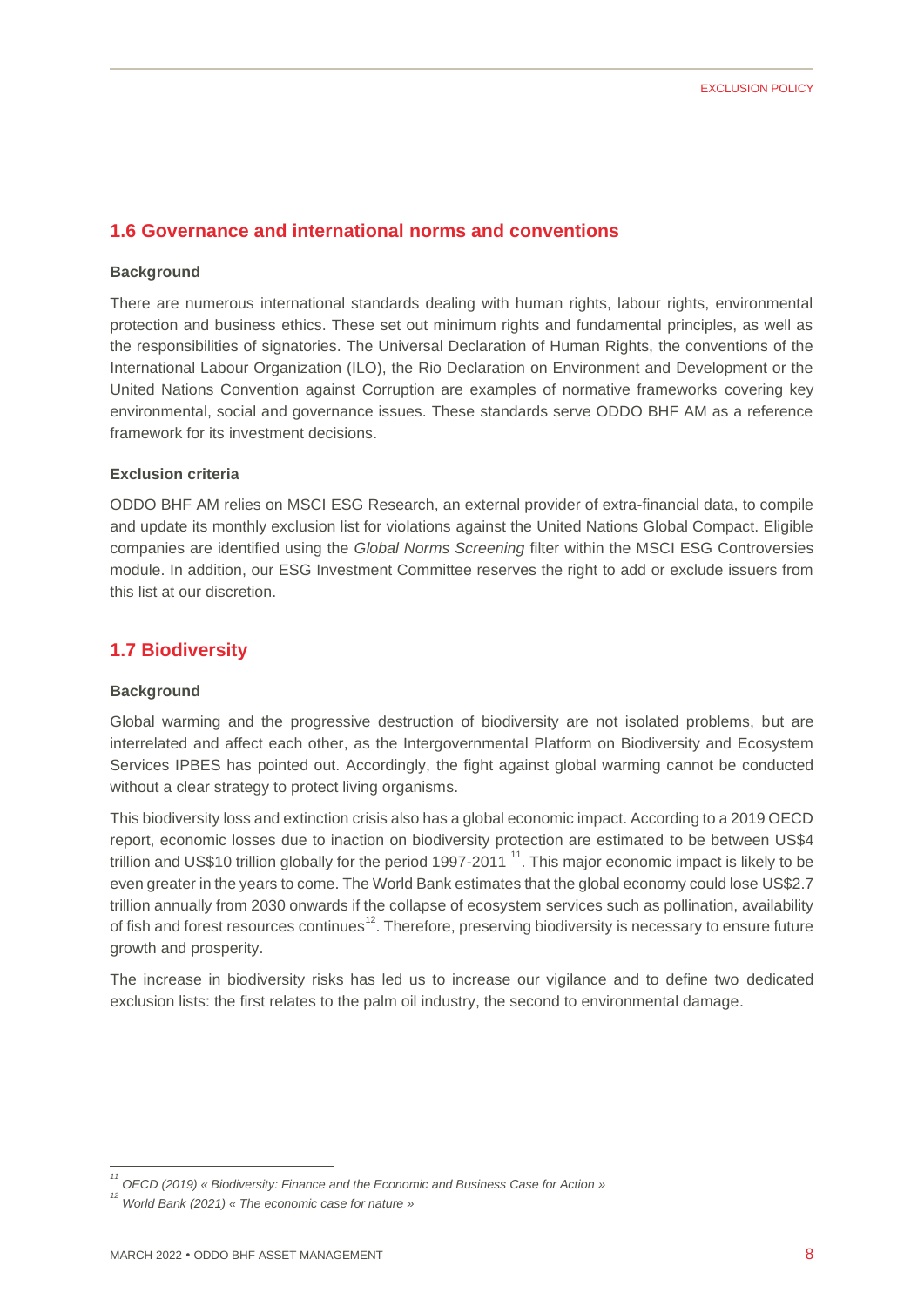

#### **Exclusion criteria**

The first exclusion list relating to the palm oil industry is based on monitoring external sources: NGOs focusing on palm oil, media reports and our external data provider MSCI. The ESG team reviews the veracity and materiality of controversies linked to companies in the palm oil industry to define the exclusion list. The exclusion list includes companies that generate more than 5% of their revenues from various activities in the palm oil industry<sup>13</sup> and that violate sustainability principles as defined by certification bodies (e.g.  $RSPO<sup>14</sup>$ ). These are companies that do not have reliable procedures and tools for monitoring palm oil production, contribute to large-scale deforestation without providing environmental compensation, illegally appropriate land from local communities, and violate fundamental workers' rights.

The second list relating to environmental damage is also based on monitoring external sources: NGOs focused on biodiversity, media coverage, companies' trackrecords of environmental litigation, and our data provider MSCI. The definition of reliable methods and indicators for measuring a company's environmental footprint is still at its very early stage. Thus, ODDO BHF AM focuses on the trackrecords of known environmental violations and controversies for this exclusion list. These are companies whose activities have a negative impact on biodiversity and which do not pursue a clear and credible strategy to preserve and protect it. For example, this list excludes companies whose chemical products could have a significant impact on the pollution and degradation of ecosystems: waterways, forests, soils and living species. It also includes companies from the energy sector that have repeatedly contributed to illegal or controversial deforestation to develop industrial projects.

*<sup>13</sup> Production, processing, trade, consumer goods based on palm oil.*

*<sup>14</sup> Roundtable on Sustainable Palm Oil (RSPO)*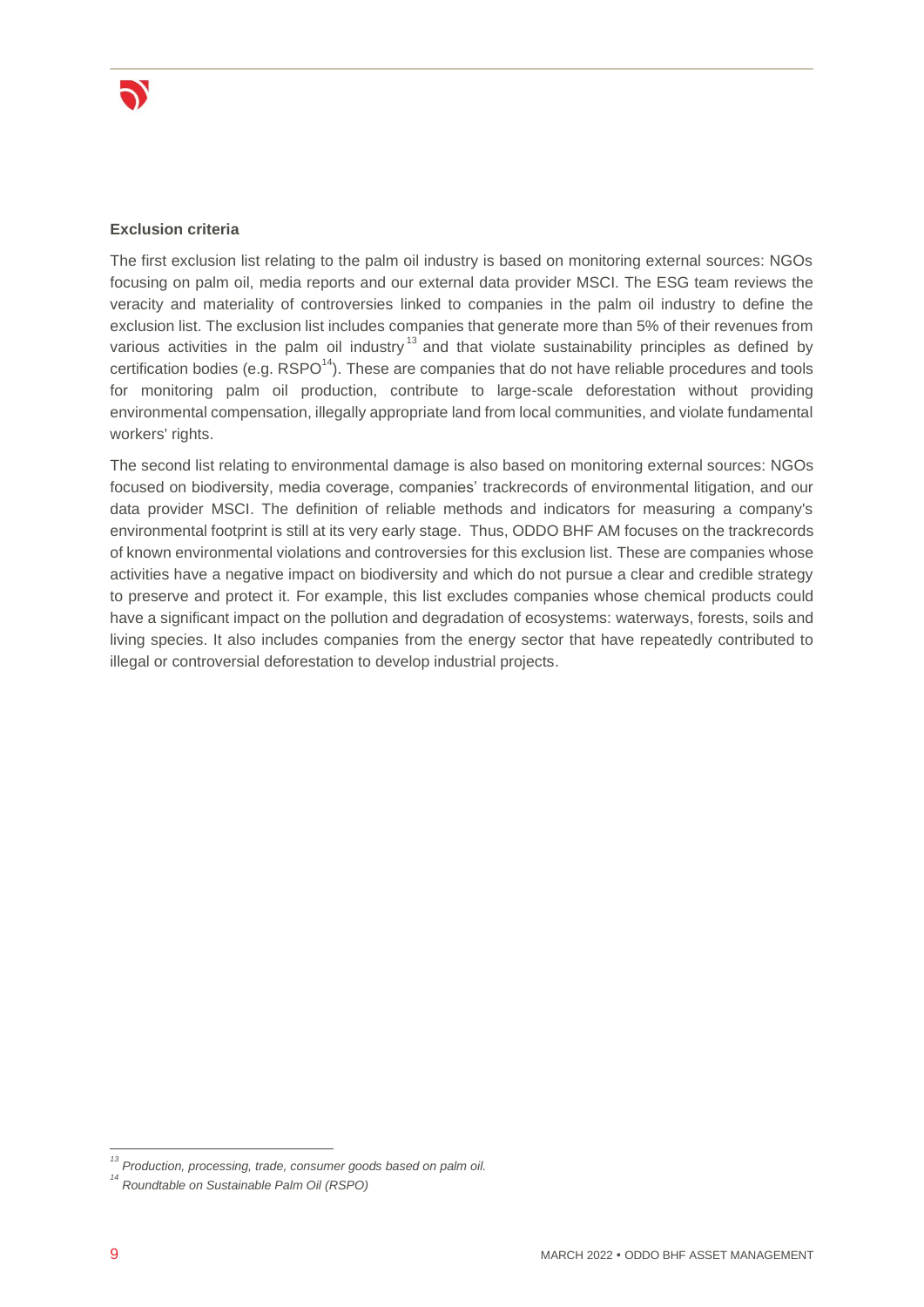# 2. Specific sector exclusions

Unlike ODDO BHF AM's common base of exclusion, these exclusions apply only to certain open-ended funds, dedicated funds or segregated accounts, in particular in order to comply with the rules governing the labelling of some of our strategies.

### **2.1 Conventional oil and gas**

#### **Background**

To comply with the Paris Agreement and to limit global warming to 1.5°C, it is necessary to reduce the use of fossil fuels. In scenarios consistent with a 1.5-2°C trajectory, it is imperative to reduce oil and gas production. As the International Energy Agency (IEA) pointed out in May 2021, any new oil and gas project beyond those already committed in 2021 will jeopardise reaching carbon neutrality by 2050 and limiting global warming to 1.5°C by the end of the century. However, only few oil and gas companies are committed to this pathway.

#### **Exclusion criteria**

Companies that generate more than 5% of their revenues from the exploration-production and exploitation of conventional oil and gas are excluded.

#### **2.2 Nuclear power**

#### **Background**

The nuclear power sector plays an important role in the energy transition. Admittedly, opinions differ on this sector as a green energy source. Nevertheless, the projections of the Intergovernmental Panel on Climate Change (IPCC) see nuclear power generation as a significant factor by 2030 in a scenario limiting global warming to 1.5°C. The share of nuclear power is projected to rise from 12.09% in 2020 to 14.33% in 2030 in a 1.5°C scenario. By comparison, the share of coal would have to fall from 32.32% in 2020 to 7.28% to meet these climate targets. Unlike fossil fuels, nuclear power generation does not produce air pollution or direct carbon dioxide (CO2) emissions. Thus, over its lifetime<sup>15</sup>, nuclear energy produces much lower CO2 emissions per kWh generated than any fossil fuel-based solution, with nuclear energy accounting for an average of 12 grams/kWh worldwide versus 820 grams/kWh for coal $^{16}$ .

Given growing pressure to drastically reduce global greenhouse gas emissions over the next decade, investing in nuclear energy by 2030 is legitimate in terms of its carbon footprint compared to fossil fuels.

*<sup>15</sup> The lifetime includes all phases of nuclear energy production: uranium mining, fuel fabrication, plant construction, operation and dismantling, etc.*

*<sup>16</sup> IPCC (2014)*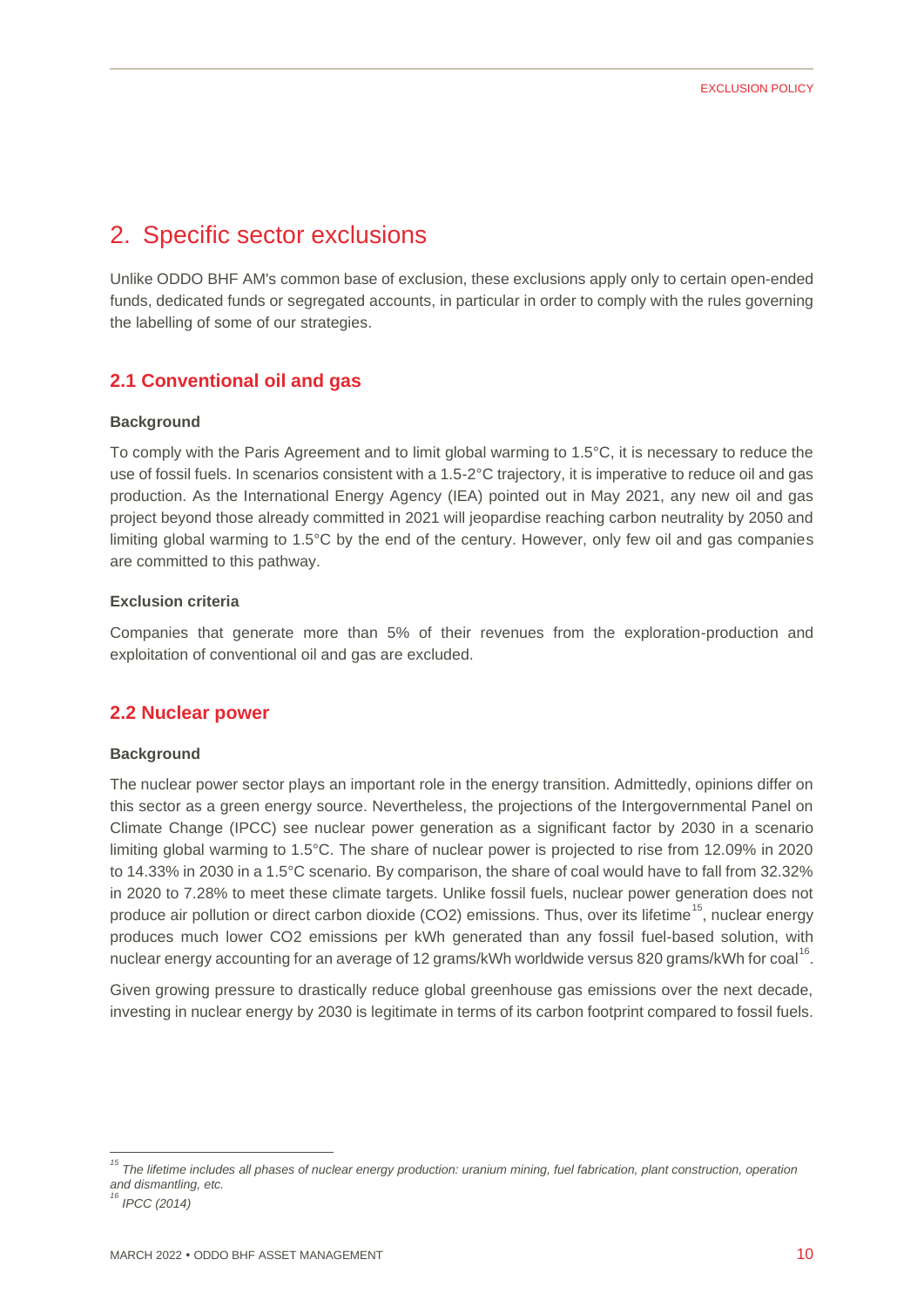

ODDO BHF AM remains well aware of other environmental and health issues related to the nuclear industry, including the risks of radioactive waste and the safety of nuclear plants. However, we believe that nuclear power has a major role to play in the energy transition on a short to medium-term horizon. For these reasons, we have chosen not to include nuclear power in ODDO BHF AM's common base of exclusion policy, but to consider it as a specific sector exclusion.

#### **Exclusion criteria**

Companies that generate more than 5% of their revenues from the production of nuclear energy, the operation of nuclear power plants and uranium mining are excluded.

# **2.3 Gambling**

#### **Background**

Gambling companies including casinos, lotteries and betting promote social risks such as overindebtedness or addiction through aggressive marketing practices. We pay particular attention to compliance with applicable regulations, the management of money laundering risks and measures to fight gambling addiction.

#### **Exclusion criteria**

Companies are excluded if more than 5% of their revenues are generated from gambling activities.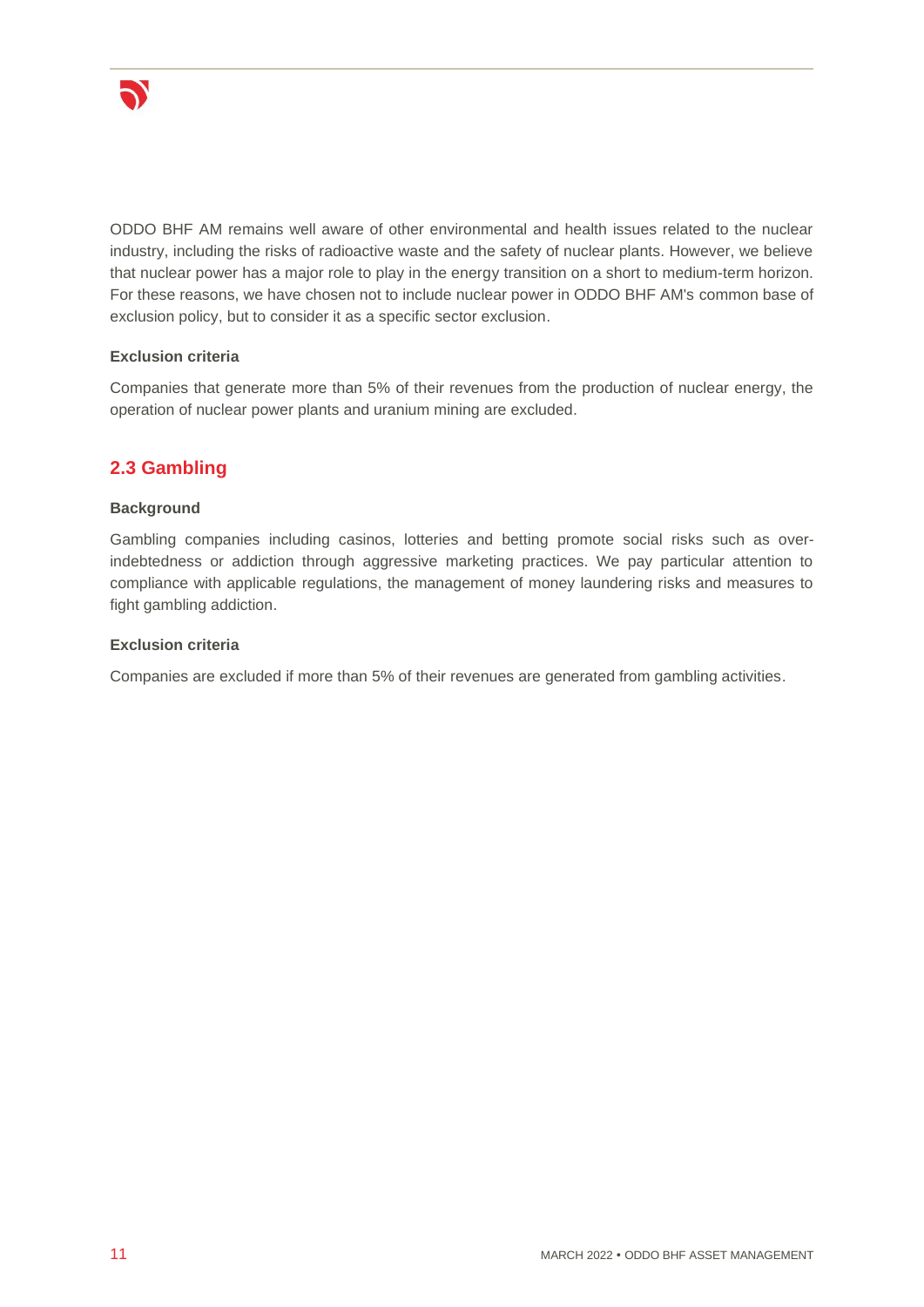### **2.4 Conventional weapons**

#### **Background**

The defence industry is essential to safeguarding the sovereignty, security and strategic autonomy of states, especially in the face of growing international tensions. ODDO BHF AM recognises the right of countries to defend themselves and to ensure their security. Conventional weapons include weapons that comply with international conventions on warfare (as defined in section 1.5), e.g. weapons that are not biological, chemical, nuclear or radiological and that are not considered excessively injurious or indiscriminate. Conventional weapons under The Arms Trade Treaty (2013) are:

- Battle tanks;
- Armoured combat vehicles;
- Large-calibre artillery systems:
- Combat aircraft;
- Combat helicopters;
- Warships;
- Missiles and missile launchers;
- Small arms and light weapons.

ODDO BHF AM ensures that its investments in conventional weapons are only made in companies regulated by a state that has ratified the Arms Trade Treaty (ATT), which was adopted by the UN General Assembly in 2013 and entered into force in 2014.

#### **Exclusion criteria**

Companies with more than 5% of their revenues from the production, manufacture, maintenance and sale of conventional arms are excluded.

Companies with more than 5% of their revenues from the production, manufacture, maintenance and sale of conventional arms and which are regulated by a state that has not signed and/or ratified the Arms Trade Treaty will be excluded.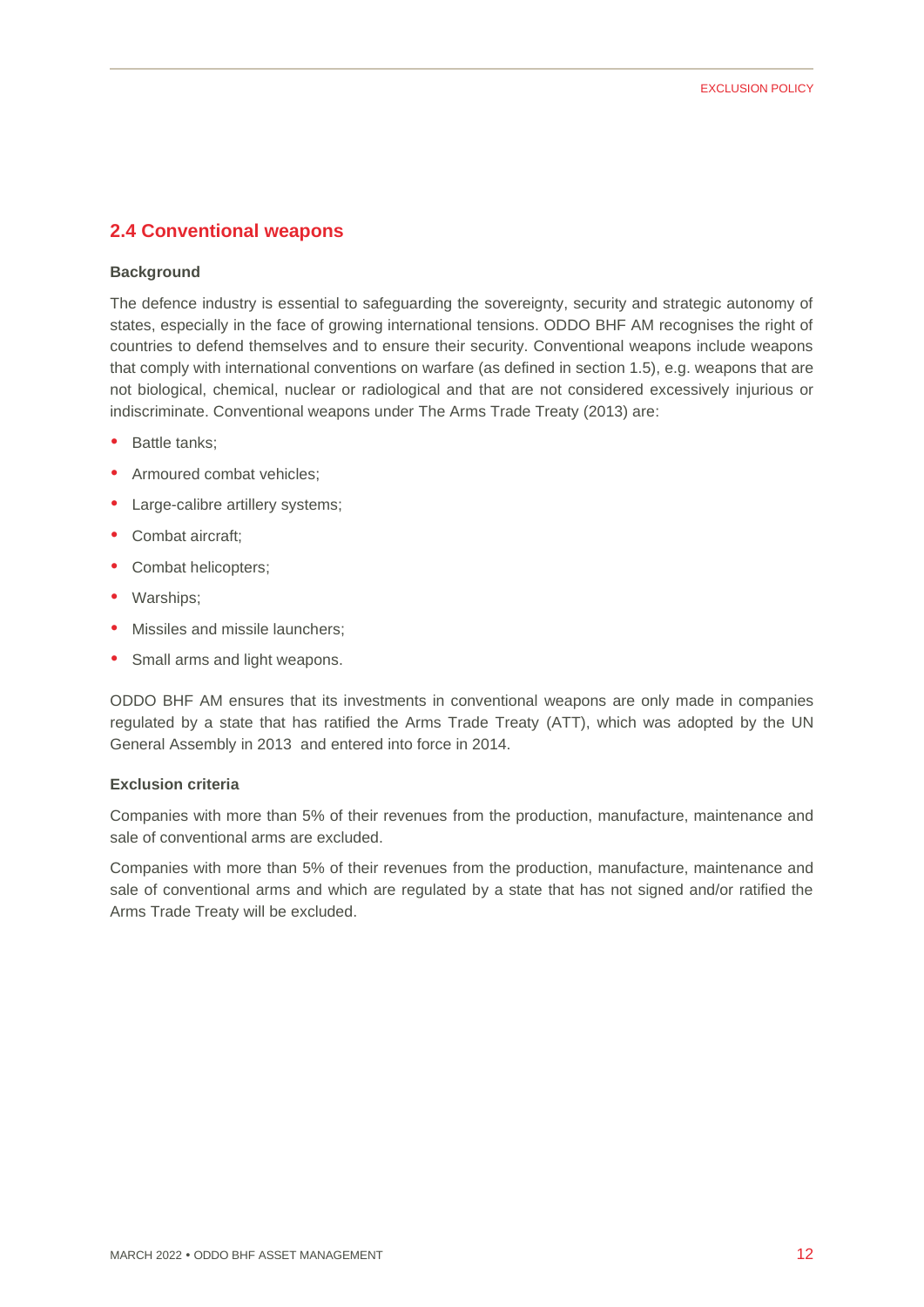

# **2.5 Genetically modified organisms (GMOs)**

#### **Background**

According to the French Ministry of Ecological Transition, "genetically modified organisms are organisms such as animal, plant, fungus, micro-organisms, whose genetic material has been modified in a way that does not occur naturally, in order to give it one or more desired characteristics". While the use of GMOs does encompass potential health and environmental risks, technological progress and tightened regulations have helped to limit the risk of GMOs, particularly in the European Union.

#### **Exclusion criteria**

Companies with more than 5% of their revenues from the production of GMOs are excluded.

## **2.6 Alcohol**

#### **Background**

The production and distribution of alcohol has a significant impact on the health of consumers. Often the fight against smoking receives more attention. Yet, alcohol consumption can also lead to chronic and serious diseases. According to the World Health Organization, alcohol abuse is responsible for 3.3 million deaths worldwide each year<sup>17</sup>. Reducing alcohol consumption is therefore also an important element in the fight against development inequalities – key concern also covered by the United Nations Sustainable Development Goals (UN SDGs). Indeed, the dangers of alcohol are more prevalent among poor consumers than among the wealthiest. This perpetuates and reinforces social inequalities that governments seek to adress.

#### **Exclusion criteria**

Companies that generate more than 5% of their revenues from alcohol production are excluded.

## **2.7 Adult entertainment**

#### **Background**

Companies involved in adult entertainment face significant social risks related to human trafficking, child pornography or prostitution.

#### **Exclusion criteria**

Companies that generate more than 5% of their revenues from the production of adult entertainment are excluded.

*<sup>17</sup> World Health Organization (2018) " Global status report on alcohol and health 2018 ".*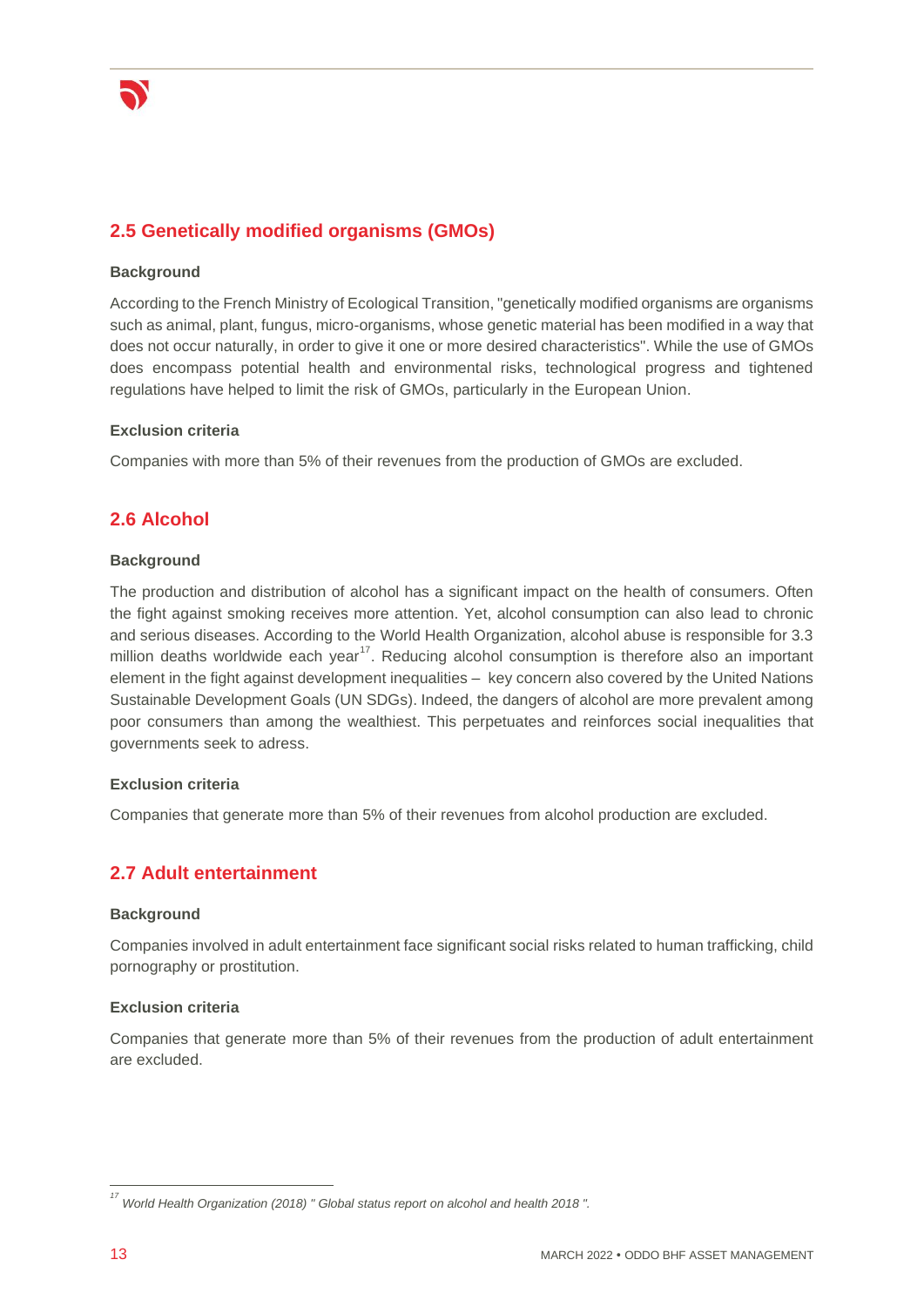# 3. Relevant European labels

Some of ODDO BHF AM's funds have an ESG label or have applied for an ESG label in Europe. These are primarily the German FNG label, the Belgian "Towards Sustainability" label, the French SRI label and the Greenfin Ecolabel. For each of these labels, in addition to the exclusions already mentioned, we also comply with the sector exclusions and exclusion thresholds specific to each label. Furthermore, we follow changes in the label's methodology in order to integrate new exclusions and to take into account adjustments to the thresholds used. The exclusion criteria defined by the labels may go beyond the exclusion thresholds we defined in our common base of exclusion (see sections 1.1 to 1.7). ODDO BHF AM and its delegated fund managers within the ODDO BHF Group hence apply the most stringent thresholds for the funds concerned.

### **3.1 The German FNG label**

In line with the German FNG label, ODDO BHF AM and its delegated fund managers within the ODDO BHF Group undertake to strictly exclude the following sectors<sup>18</sup> if thresholds are exceeded:

#### *Weapons*

- Production of unconventional weapons and/or essential components: 0% of revenues
- Production of conventional weapons/armaments and/or essential components: 5% of revenues

#### *Nuclear*

 Uranium mining, nuclear power generation and production of essential components for nuclear power generation, operators of nuclear power plants: 5% of revenues

#### *Fossil energy sources*

- Production / extraction of thermal coal: 5% of revenues
- Coal-fired power generation: 10% of revenues
- Production of unconventional oil & gas (fracking and/or oil sands): 5% of revenues

#### *Tobacco*

• Tobacco production: 5% of revenues

#### *Gouvernance and international conventions*

Policy for monitoring violations of the ten principles of the UN Global Compact

#### *Controls*

ODDO BHF AM monitors compliance with these exclusions using MSCI ESG Research tools.

*<sup>18</sup> FNG (2021), Procedures/Conditions of the FNG label 2022. Available at :* <https://fng-siegel.org/kriterien/>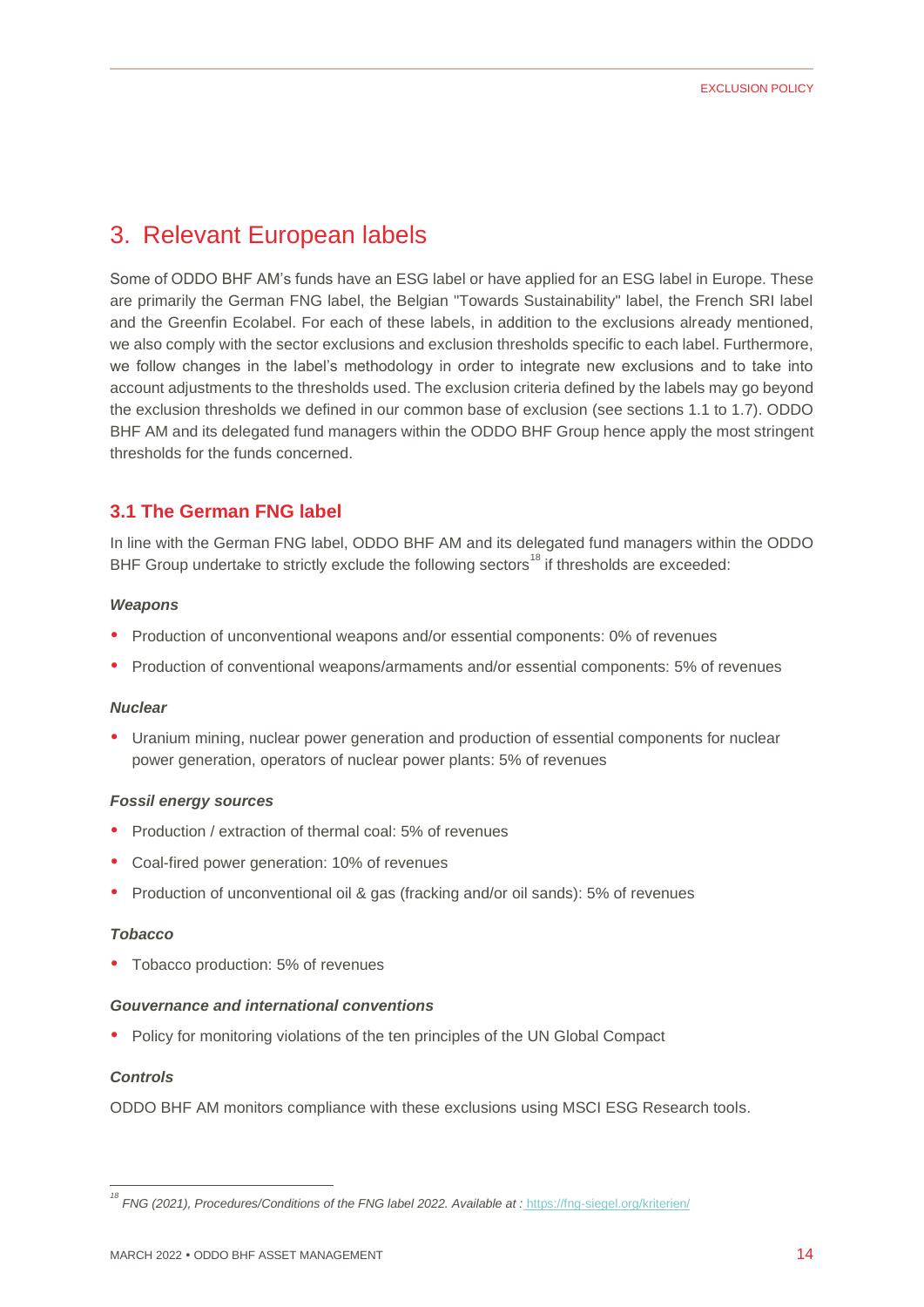

#### *Funds concerned*

ODDO BHF Sustainable Euro Corporate Bond ODDO BHF Algo Sustainable Leaders

# **3.2 The Belgian « Towards Sustainability » label**

In line with the Belgian "Towards Sustainability" label, ODDO BHF AM and its delegated fund managers within the ODDO BHF Group undertake to strictly exclude the following sectors<sup>19</sup> if thresholds are exceeded:

#### *Fossil energy sources*

- Mining/production of thermal coal or activities linked to thermal coal: 5% of revenues
- Extraction/production of unconventional oil & gas: 5% of revenues
- Extraction/production of conventional oil & gas: 5% of revenues

#### *Energy production*

• Production of energy/heat from non-renewable sources and/or provision of related equipment and services: 50% of revenues

#### *Weapons*

- Production of unconventional weapons or their essential components: 0%.
- Production of conventional weapons or their essential components: 5%

#### *Tobacco*

• Production of tobacco and trade in tobacco related products: 5%

*<sup>19</sup> [C](https://www.towardssustainability.be/sites/default/files/files/RevisedQS_Technical_20210531.pdf)LA, Revised Towards Sustainability Qualitative Standard Final Criteria (2021),*  [https://www.towardssustainability.be/sites/default/files/files/RevisedQS\\_Technical\\_20210531.pdf](https://www.towardssustainability.be/sites/default/files/files/RevisedQS_Technical_20210531.pdf)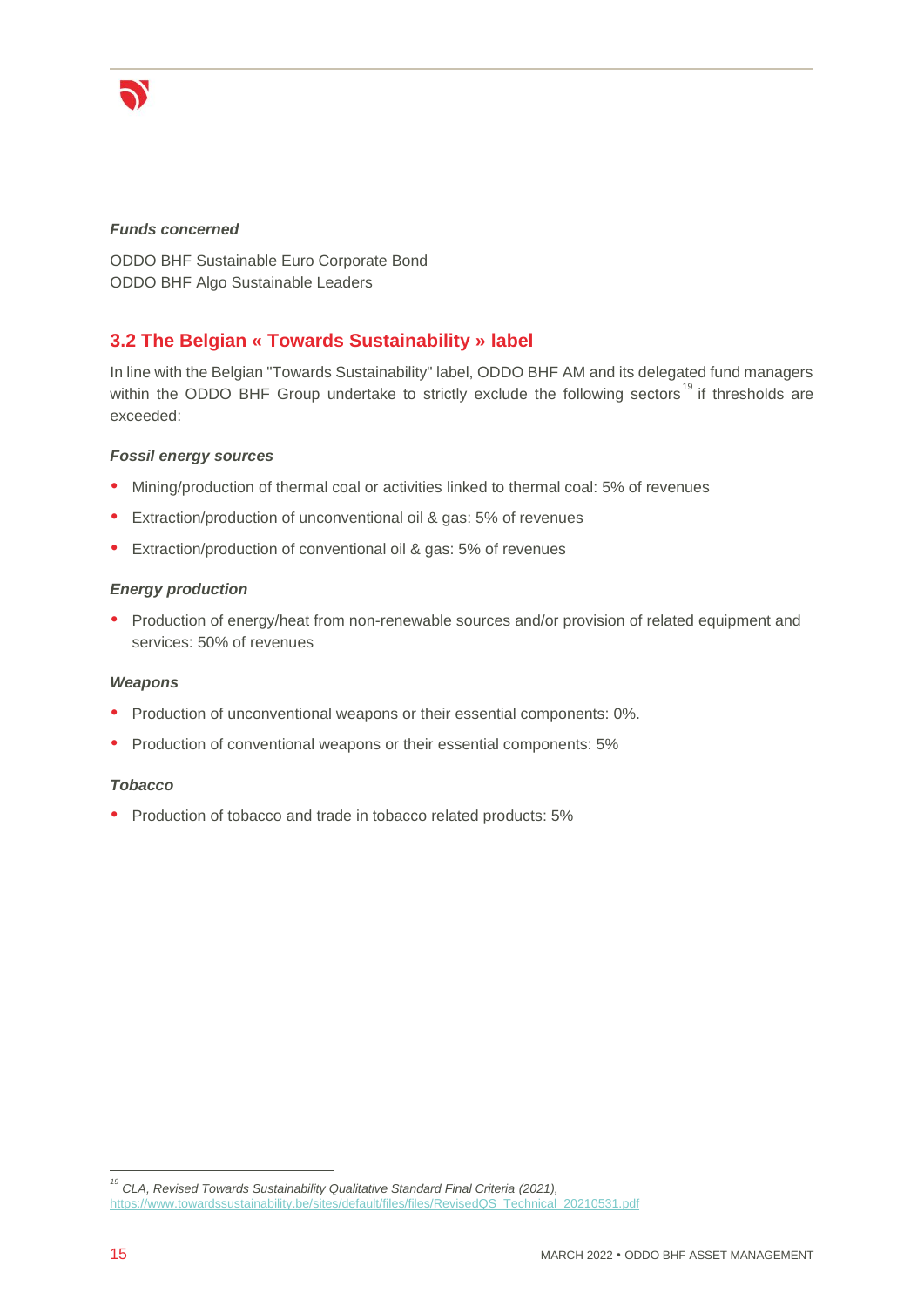#### *Label requirements*

The "Towards Sustainability" label provides an exemption for companies that do not meet the label's criteria in two sectors: energy/heat generation from or extraction/production of conventional oil and gas. These are allowed to remain in an investment fund applying for the label up to a maximum of 5% of the portfolio's total assets. However, they must be among the top 25% companies in terms of ESG rating, based on a best-in-class approach, and must further respect the principles of good corporate governance.

#### *Controls*

ODDO BHF AM monitors compliance with these exclusions using MSCI ESG Research tools.

## **3.3 The French SRI label**

In line with the French SRI label, ODDO BHF AM and its delegated fund managers within the ODDO BHF Group undertake to comply with the ESG integration criteria required by the label:

- Minimum ESG coverage of the portfolio: above 90% on a long-term basis;
- Reduction of the investable universe by 20%;
- Measurability of the ESG integration strategy;
- An average ESG rating for the portfolio that is significantly higher (i.e. better) than the average ESG rating of the initial universe;
- Improvement of the portfolio's average ESG rating over time.

#### *Funds concerned*

ODDO BHF Avenir ODDO BHF Avenir Euro ODDO BHF Avenir Europe ODDO BHF Génération ODDO BHF Algo Sustainable Leaders ODDO BHF Sustainable Euro Corporate Bond ODDO BHF Sustainable European Convertibles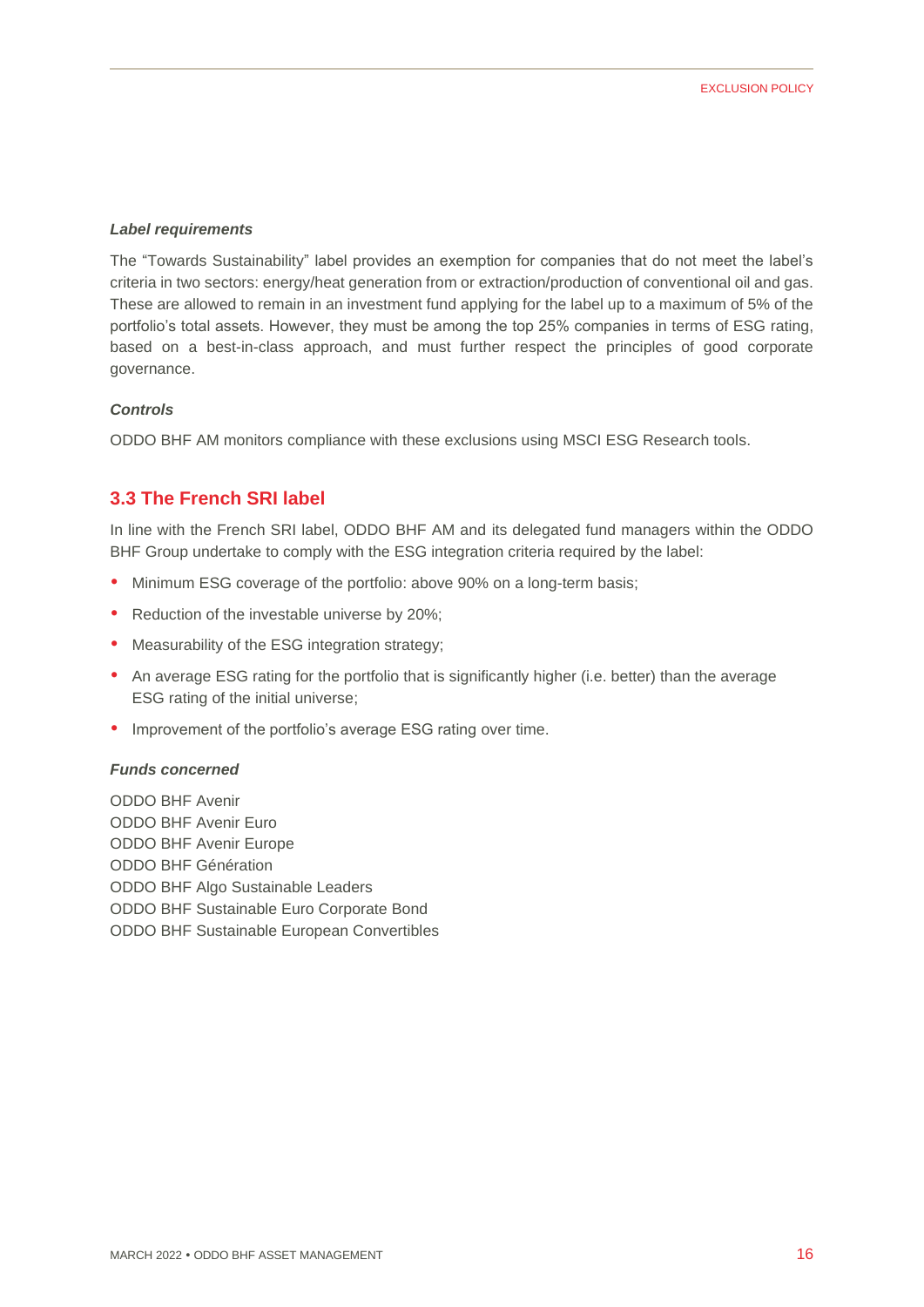

# **3.4 The French Greenfin label**

In line with the framework of the French Greenfin label, ODDO BHF AM and its delegated fund managers within the ODDO BHF Group have undertaken to invest at least 75% of the funds' total assets in green bonds.

For the purpose of the label, a green bond meets all four of the following criteria:

- **1.** The bond must comply with the Green Bond Principles (GBP) set out by the International Capital Market Association (ICMA);
- **2.** the bond is only used to finance projects as defined by the label such as activities that contribute directly or indirectly to green growth by promoting renewable energy, energy efficiency, the circular economy, etc.;
- **3.** the bond does not finance any excluded activities;
- **4.** the origin/source of the information has been verified using the criteria above.

The label makes the difference between strict and partial exclusions in relation to the activities financed by green bonds.

Strict exclusions apply to companies that generate more than 5% of their revenues from the following activities:

- Exploration, production and exploitation of fossil fuels;
- The entire nuclear sector including uranium mining, uranium concentration, refining, conversion and enrichment, production of nuclear fuel structures, construction and use of nuclear reactors, treatment of spent nuclear fuel, nuclear dismantling and radioactive waste management.

Partial exclusions apply to companies that generate more than 33% of their revenues from the following activities:

- Companies involved in the distribution/transportation and production of equipment and services for customers in the strictly excluded sectors as defined above.
- Companies involved in any of the following activities:
	- o Storage and landfills centres without greenhouse gas (GHG) capture;
	- o Incineration without energy recovery;
	- o Energy efficiency for non-renewable energy sources and energy savings linked to optimising fossil fuel extraction, transportation and power generation;
	- o Forestry, unless it is sustainable as defined by the French Greenfin label.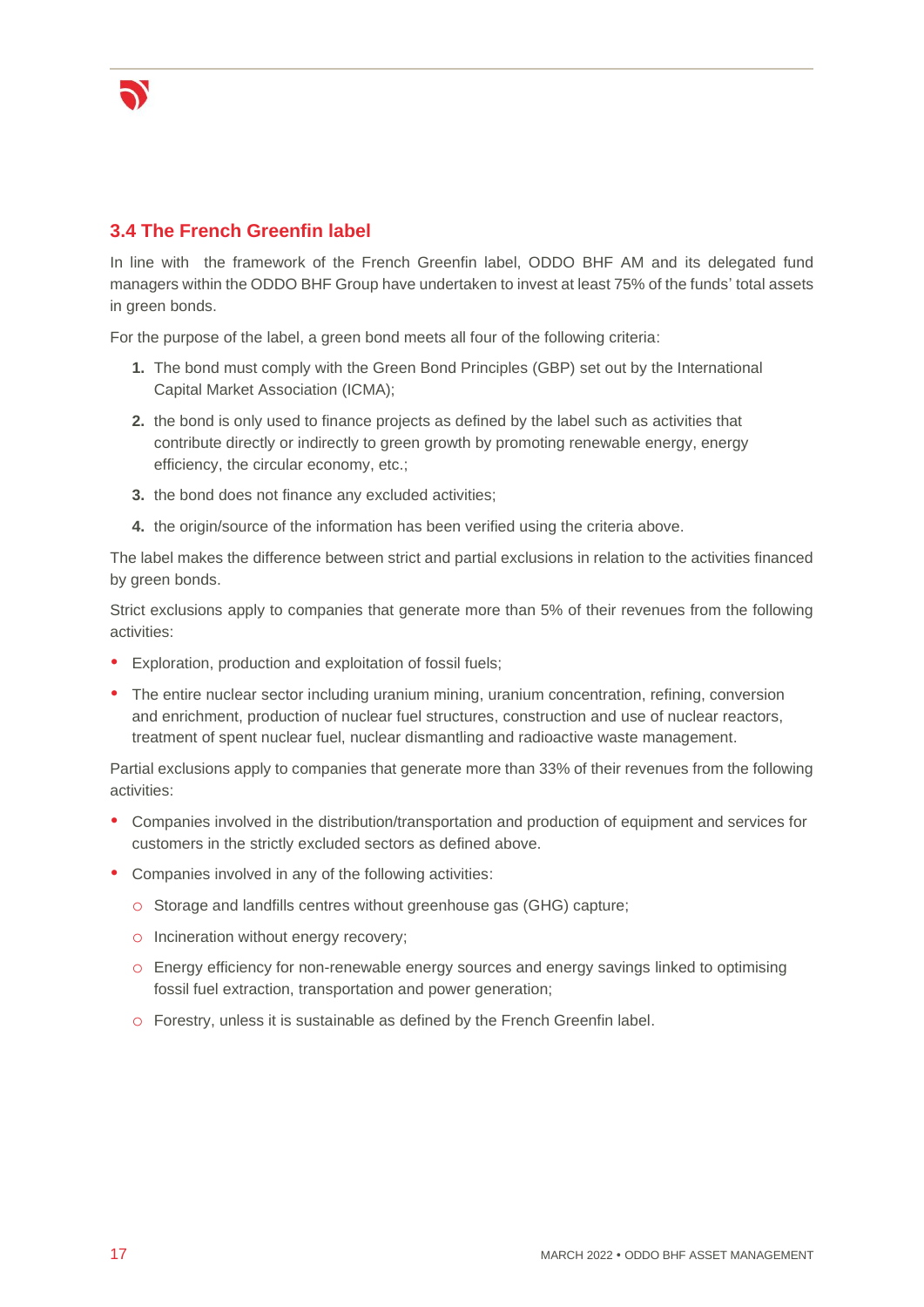# 4. Exclusions specific to green bonds

Green bonds issued by an issuer excluded under the criteria defined in our Exclusion Policy will be accepted if the following principles are met:

- The bond complies with the Green Bond Principles (GBP) of the International Capital Market Association (ICMA);
- The bond is used to finance projects as defined in the Green Bond Principles and/or by the French label Greenfin, or activities that are considered sustainable according to the European taxonomy.

Within the framework of the "Towards Sustainability" and Greenfin labels, funds applying for the label undertake to comply with all the provisions applicable to green bonds. This implies full compliance with the GBP and the financing of activities that are considered as green under the "Towards Sustainability" and/or Greenfin labels. Any green bonds used to finance activities not in line with these requirements are strictly excluded. In addition, we commit to hold a minimum share of green bonds as required by the methodology of the respective labels (75% in the case of the Greenfin label).

Each green bond is assessed by the investment teams and the ESG team. The Compliance teams ensure adherence to this policy by implementing internal rules (see section 6).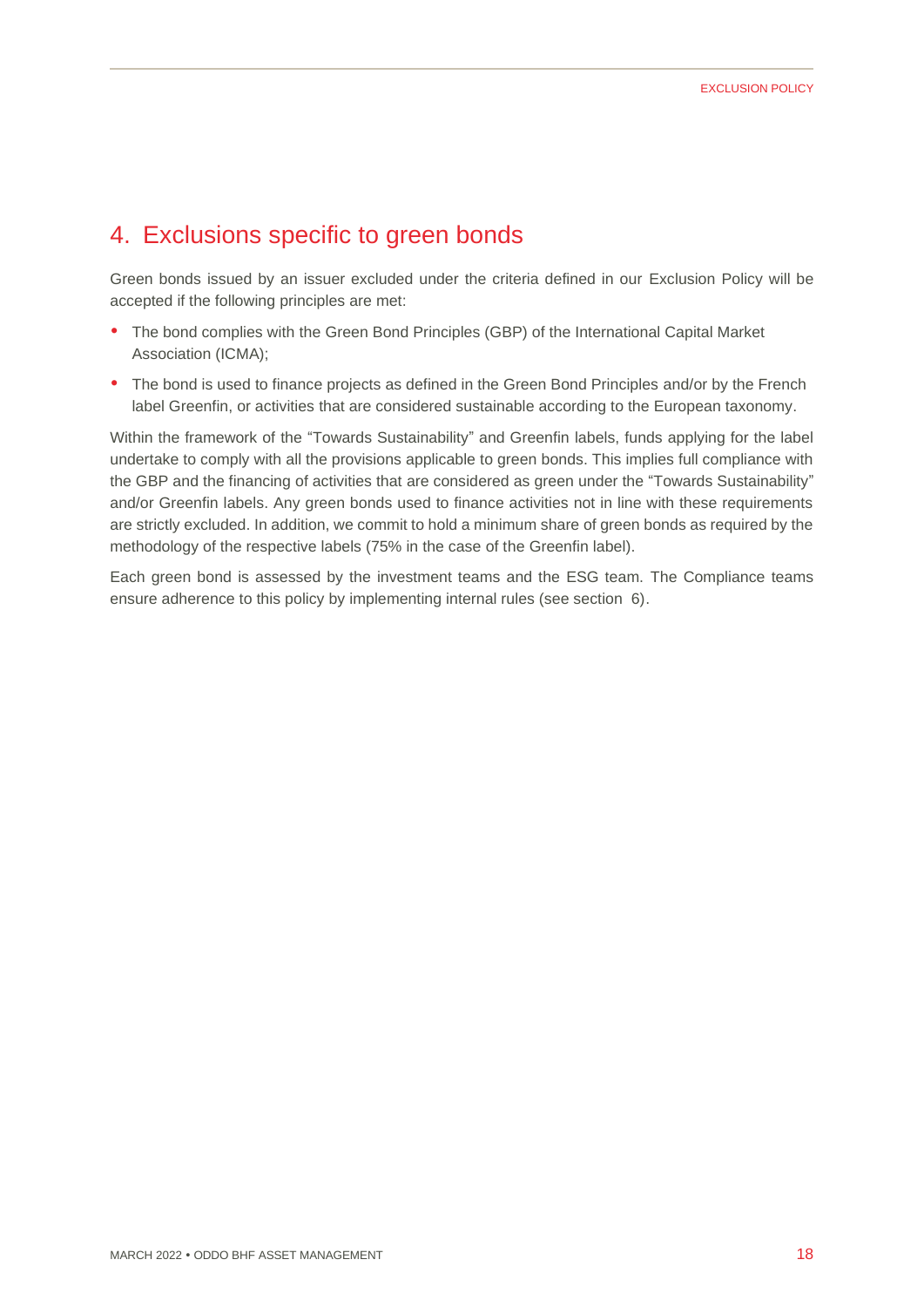

# 5. ODDO BHF AM's Exclusion Policy at a glance



### **Summary of thresholds under our exclusion policy (excluding label requirements)**

|                                | <b>General exclusions</b>      |                                             |        |         |                           |                                       | <b>Specific exclusions</b>                     |         |          |                         |     |         |                        |
|--------------------------------|--------------------------------|---------------------------------------------|--------|---------|---------------------------|---------------------------------------|------------------------------------------------|---------|----------|-------------------------|-----|---------|------------------------|
| <b>Sectors</b>                 | Coal                           | conventional<br>Gas<br>∞<br>$\bar{=}$<br>うつ | Arctic | Tobacco | Unconventional<br>weapons | $\overline{\overline{\circ}}$<br>Palm | `onventional<br><sup>)i  &amp; Gas</sup><br>ŌΟ | Nuclear | Gambling | Conventional<br>weapons | GMO | Alcohol | Adult<br>entertainment |
| <b>Exclusion</b><br>thresholds | $5\% *$<br>25%<br>$\star\star$ | 5%                                          | 10%    | 5%      | $0\%$                     | 5%                                    | 5%                                             | 5%      | 5%       | 5%                      | 5%  | 5%      | 5%                     |

Successively adjusted threshold value

Absolute threshold as % of revenues

Production of coal: 10 million tonnes or, alternatively, 5% of revenues  $\rightarrow$  EU: 0% (2030) – Rest of the world: 0% (2040)

\*\* Power generation: 25% of the production mix (alternatively, of the installed capacity) → EU and OECD countries: 20% (2022) - 15% (2024) - 10% (2026) - 5% (2028) - 0% (2030)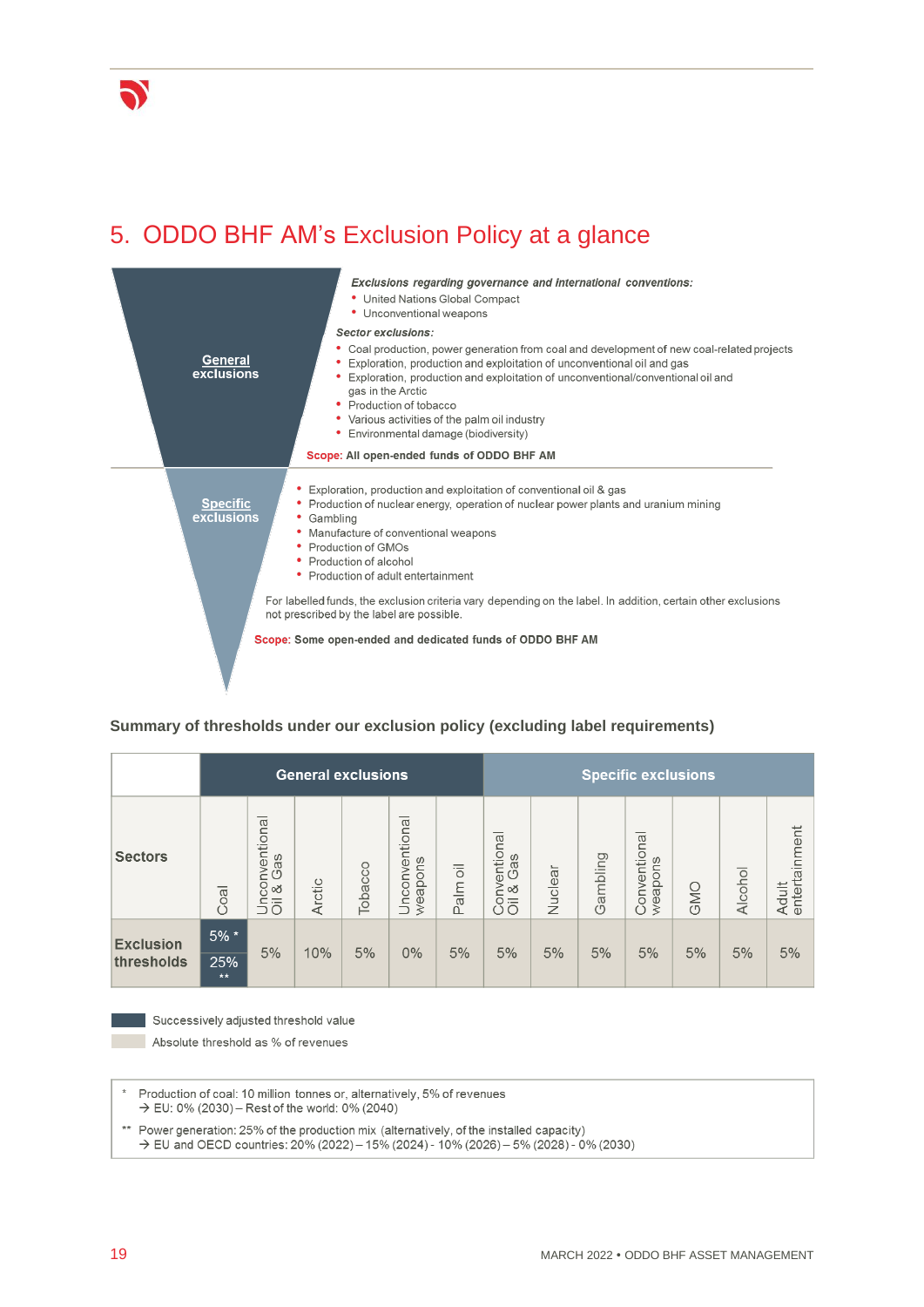# 6. Procedures for monitoring exclusions

ODDO BHF AM's ESG research team oversees and shares the various exclusion lists with the portfolio investment teams responsible for the funds concerned in order to ensure adherence with the ODDO BHF AM Exclusion Policy.

The exclusion lists are also distributed to the controlling teams to ensure that they are included in the portfolio constraint management and monitoring tools:

- Pre-trade in Bloomberg AIM (blocking of buy orders) at portfolio level in real time in the case of ODDO BHF AM SAS, ODDO BHF AM GmbH and ODDO BHF AM Lux;
- Post-trade through the tools Sentinel (ODDO BHF AM SAS), AIM in the case of ODDO BHF AM GmbH and ODDO BHF AM Lux, and SimCorp in the case of METROPOLE Gestion (alerts in the event of possible breaches) based on holding statements.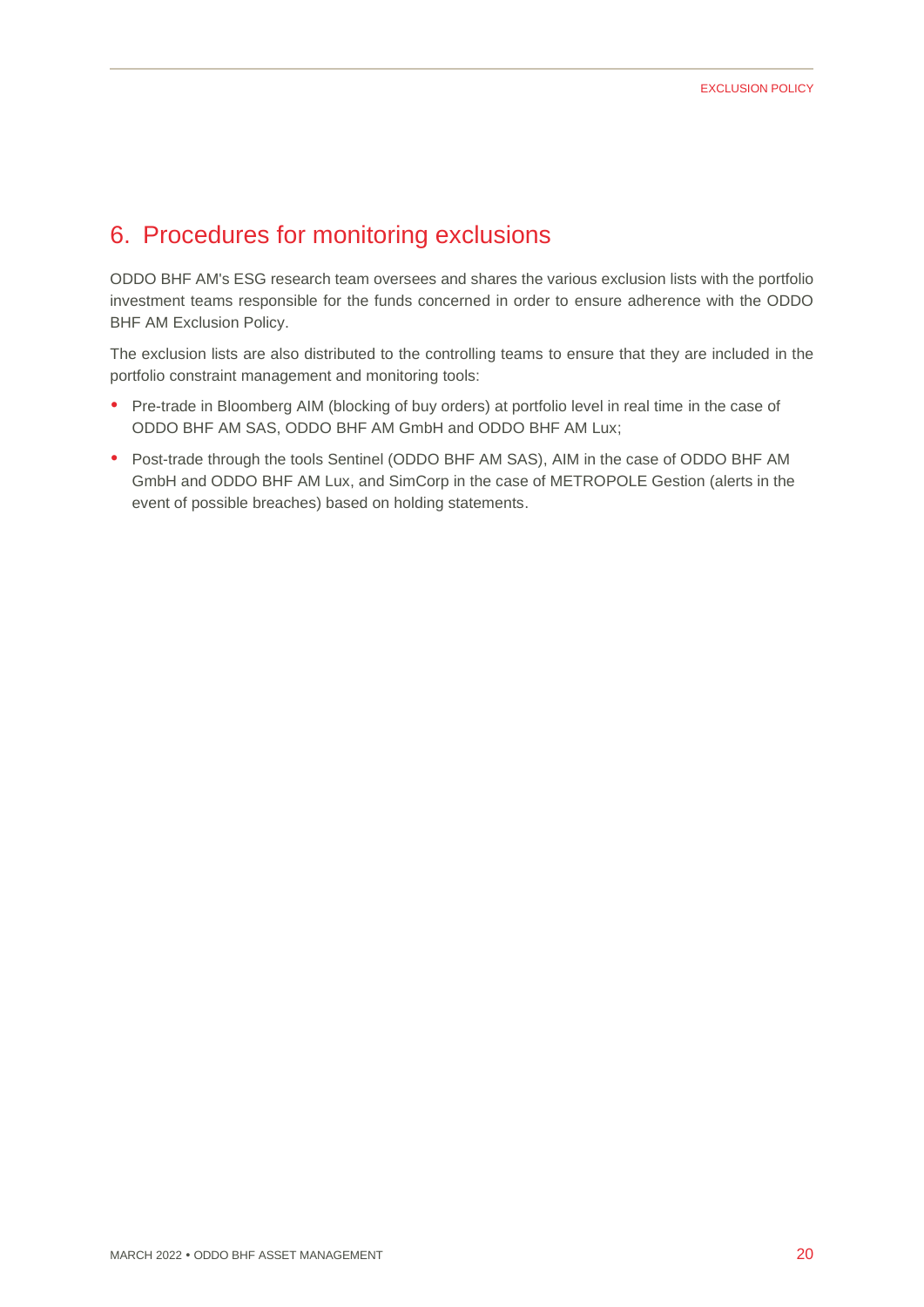

# 7. Updating the exclusions

The decision to include new exclusion criteria or to deviate from an existing exclusion list is made by our ESG Investment Committee. The aim of this Committee is to ensure a coherent and consistent exclusion policy for ODDO BHF AM. Its members include the Chief Investment Officer, the Head of ESG Strategy, the Head of ESG Research and Policy, the Head of Risk & Compliance, and representatives from various investment management teams across the firm.

The list of excluded sectors and companies is updated monthly based on the MSCI ESG Research tools, Urgewald data and our internal analyses. The exclusion list for unconventional weapons is updated once a year (see point 1.5)

**Nicolas Chaput** Global Chief Executive Officer Asset Management & Private Equity

**Laurent Denize**  Chief Investment Officer Asset Management

When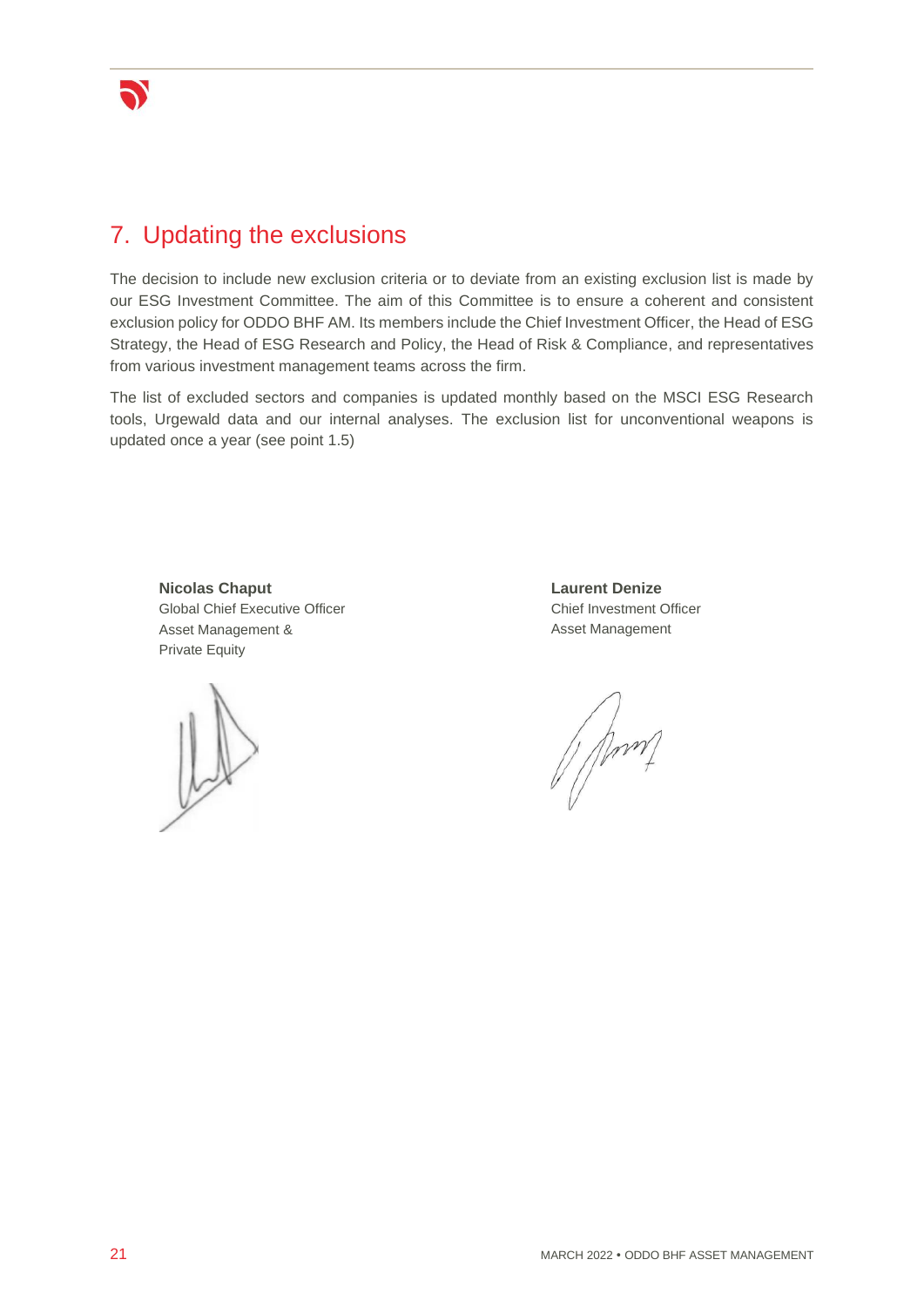EXCLUSION POLICY